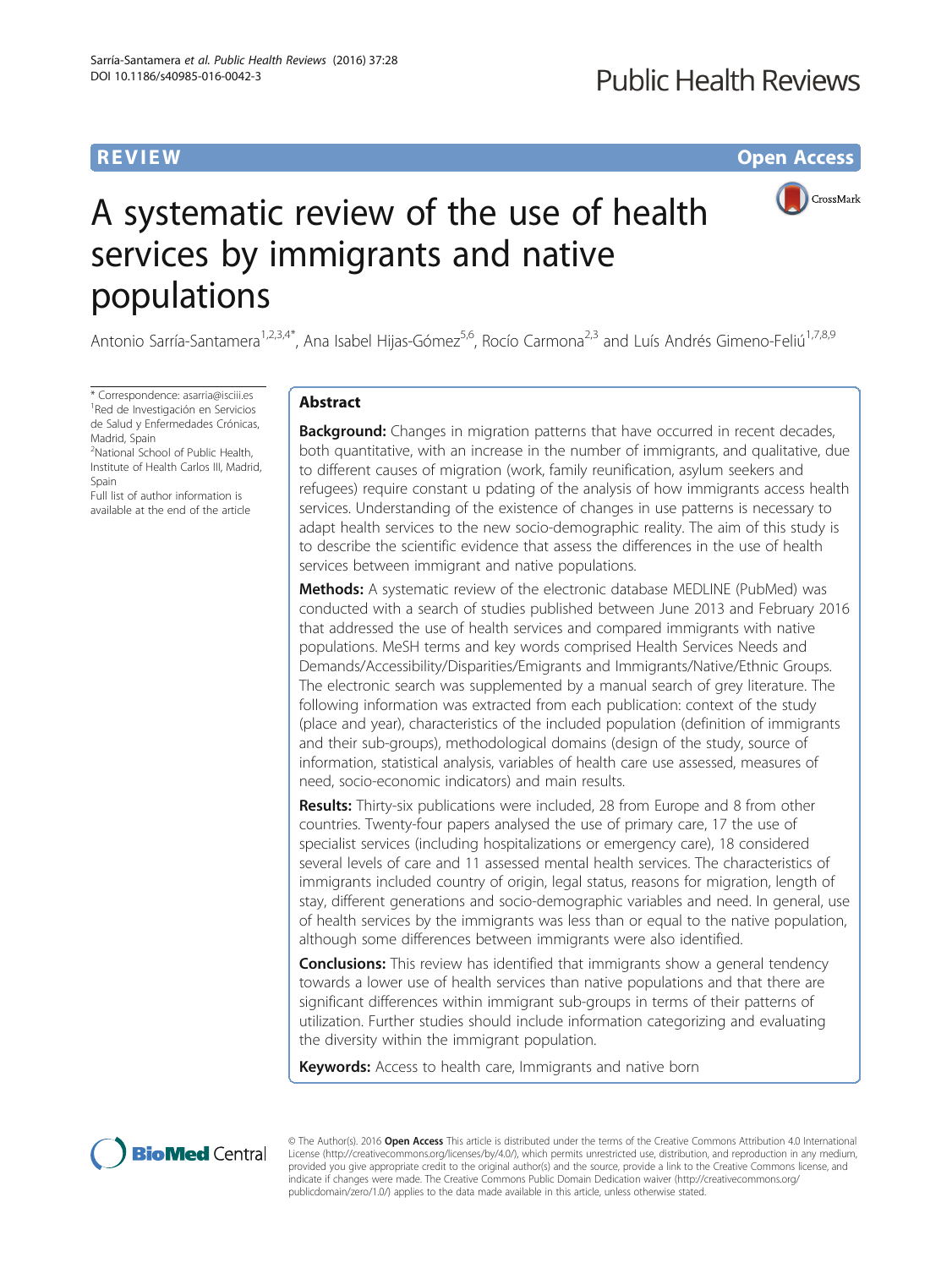#### Background

The number of international migrants continues to grow each year. According to the United Nations Migration Report, the number of migrants has reached 244 million in 2015 up from 191 million in 2005, representing an increase of 28% over the decade in comparison with an increase of 13% during the period 1990–2000 [[1, 2\]](#page-27-0).

Between 2000 and 2015, Europe has absorbed the second largest number of international migrants following Asia [[1, 3\]](#page-27-0). Despite the global economic crisis which started in 2007–2008, Europe and Northern America have recorded an annual growth rate in the international migrant stock of 2% per year [[1\]](#page-27-0).

These transformations have both quantitative (i.e. an increasing number of migrants) and qualitative (i.e. evolving reasons for migration) aspects. There is a trend towards permanent migration and reunification of families with immigrant setting in the host country in a more definitive way [[4\]](#page-27-0). And most recently, we have seen an increasing number of asylum seekers and refugees, which is reaching the highest levels seen since World War II [[1\]](#page-27-0).

This situation has generated various responses in the host countries, as immigration is acquiring a significant social and political dimension. Immigration is influencing public opinion and triggering a debate, often improperly informed, regarding the pressure on public services—including health services [\[3](#page-27-0)]. This has even led to the adoption of new legislation [[5](#page-27-0)–[7](#page-27-0)] limiting access to health care for migrants, that may pose, as a result, a risk to public health.

The dramatic changes in demographics, socio-economics and politics require an update of the analysis of health service utilization by immigrants in order to properly determine the breadth and scope of the current situation. Consequently, research on migrant access and utilization of health services has proliferated in recent decades [\[8](#page-27-0), [9](#page-27-0)]. Results from a previous review point to a lower utilization rate of general and specialist medical services by immigrants compared to native-born populations [\[10\]](#page-27-0). However, and since patterns of healthcare utilization depend on factors that may have evolved in recent years, such as age, sex, socio-economic level, time of stay in the host country or origin of the immigrants, and the specific features of healthcare services of the host countries, it seems necessary to revisit the state of knowledge on this subject.

The objective of this study is to describe the available scientific evidence that has investigated the differences in healthcare service utilization between immigrant and native populations in the last 3 years (June 2013 through February 2016), and to explore the possible effect on the differential use of variables associated with health needs, socio-economic status or other factors.

#### Methods

A systematic literature review was performed to identity the available empirical evidence comparing immigrant's healthcare utilization with native populations using a predefined protocol [[10](#page-27-0)]. Inclusion criteria for articles to be considered were original studies with quantitative data that compared the use of healthcare services between native and immigrant populations. Service use was defined as the interaction between health professionals and patients [\[11](#page-27-0)]. Only studies with both population groups properly defined, i.e. immigrant and native, were included. For the purposes of this review, we used the European Union definition of immigrant status based on foreign country of birth including up to the second generation [[12\]](#page-27-0).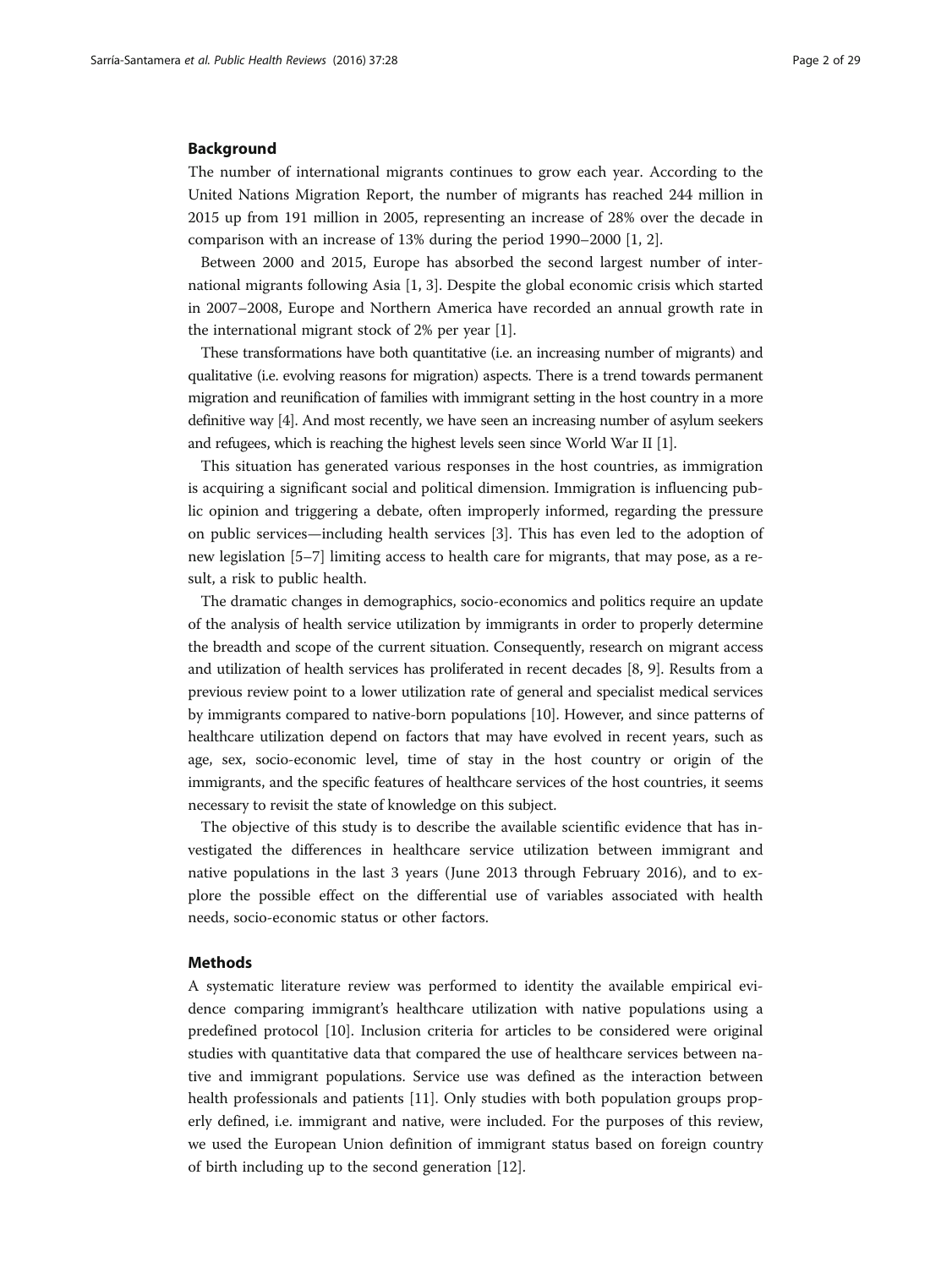Papers that considered undocumented immigrants, asylum seekers and/or refugees were also included. The indigenous majority population served as the native reference group. No limitation in gender or ethnic characteristics was stipulated.

Articles were excluded if they (1) exclusively evaluated healthcare utilization for children or adolescents younger than 18 years of age, (2) were editorials, letters or reviews and (3) were qualitative studies.

#### Search strategy and study selection

Two strategies were utilized in the search for relevant articles on this review.

Firstly, in February 2016, a librarian conducted a systematic review of the electronic database MEDLINE (PubMed) in search of the literature published between June 2013 and February 2016. No language restrictions were applied; no authors were contacted for additional information. MeSH terms and key words used, as well as search strategies performed, are shown in Table [1.](#page-3-0)

The initial screening of the articles was based on abstracts. Two researchers reviewed all abstracts independently. Selection of relevant articles was based on the information obtained from the abstracts and was agreed upon in discussion. If the abstract was not available, the full text was examined. In the case of discrepancies between the two researchers, the original paper was obtained and an agreement was achieved after it was read.

Secondly, a researcher (AIHG) conducted a manual search of grey literature through Google Scholar, including published papers from 2013 through February 2016 taking into account the terms (Health care use; Comparison; Immigrants; Natives) and (Needs, demands and barriers; Coverage; Primary care; Emergency services; Utilization patterns; Native; Foreign; Autochthonous; Immigrant). Both English and Spanish web pages were included in the search results. Appropriateness for inclusion was based on titles; in the event of doubt, abstracts were retrieved. Studies without electronic abstracts were not included.

Subsequently, two researchers examined the full text of all papers that satisfied the inclusion criteria (AIHG, ASS).

#### Data extraction

The following information were extracted from each publication: context of the study (country and year), characteristics of the included population (definition of native and immigrants groups, sample size for each group), methodological components (design of the study, statistical analysis, source of information), area of healthcare services assessed, confounders affecting healthcare utilization (individual determinants, measures of need, socio-economic indicators, cultural factors), objective of the study and main results.

#### Results

#### Characteristics of the studies

Thirty-six papers met the inclusion criteria in this study. The process followed to include those papers is shown in Fig. [1.](#page-3-0) Table [2](#page-4-0) shows the information extracted from the included publications. Of the 36 studies included, 8 were duplicated in both the manual and electronic search [\[13](#page-27-0)–[20](#page-27-0)], 12 were included after the manual search [\[21](#page-27-0)–[32](#page-28-0)] and 16 through the electronic search [\[33](#page-28-0)–[48](#page-28-0)]. Among them, at least 9 partly describe the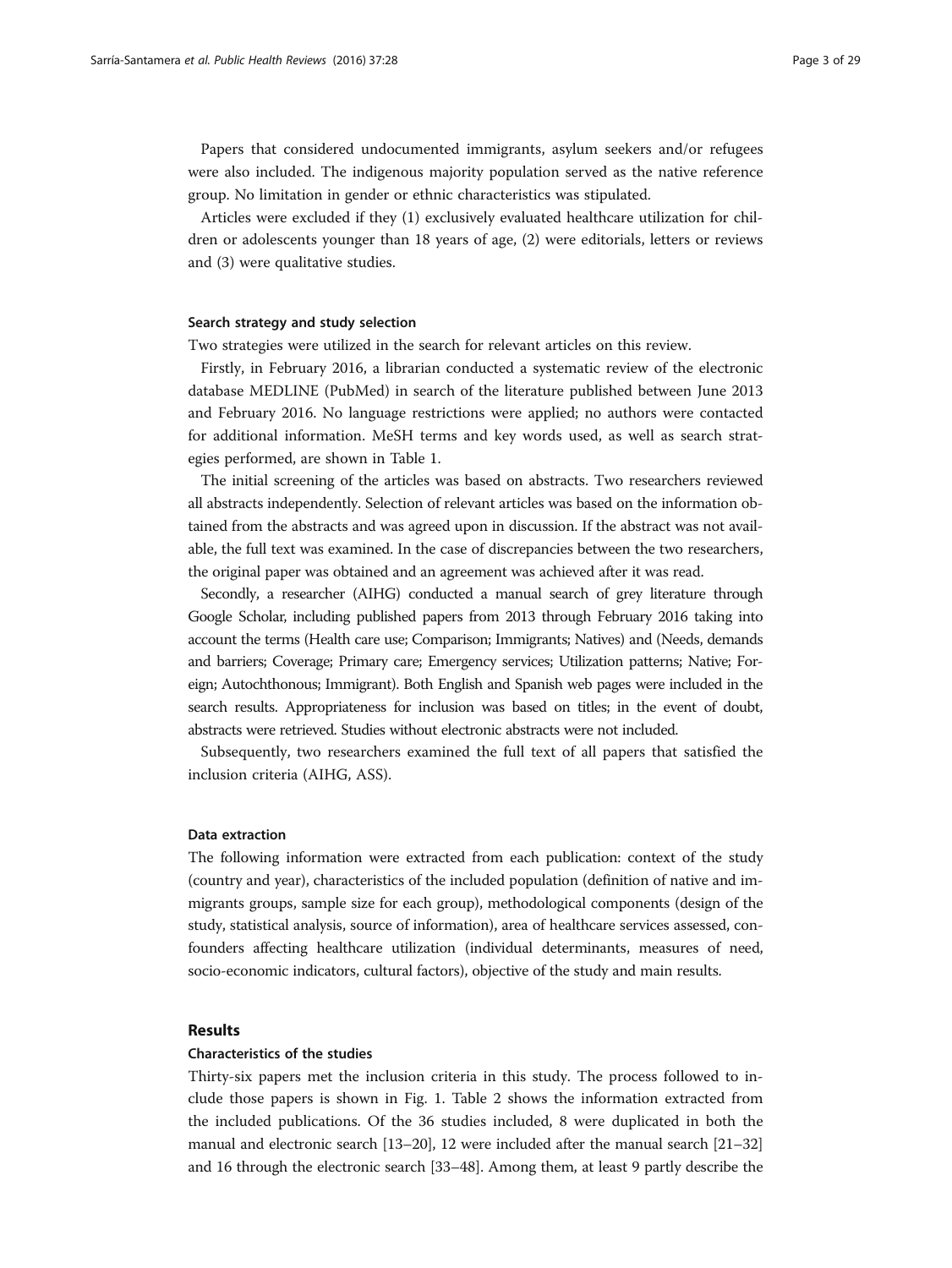| General practitioner use (electronic search): |                                  |                                                      |
|-----------------------------------------------|----------------------------------|------------------------------------------------------|
| 1. Health Services Needs and Demand/          | 12. health services [Title]      | 23. 18-22 / OR                                       |
| 2. Health Status/                             | 13. Primary care [Title]         | 24. immigrant* [Title]                               |
| 3. Health Services Accessibility/             | 14. Emergency services [Title]   | 25. migrant* [Title]                                 |
| 4. Coverage Title]                            | 15. Utilization patterns [Title] | 26. Ethnic Groups [Title]                            |
| 5.1 $-4/OR$                                   | 16.6-15/OR                       | 27.24-26 / OR                                        |
| 6. health care [Title]                        | 17.5 and 16                      | 28, 23 and 27                                        |
| 7. health disparities [Title]                 | 18. Emigration and Immigration/  | 29. Health AND utilization AND<br>immigrant* [Title] |
| 8. access to care [Title]                     | 19. Emigrants and Immigrants/    | 30.17 AND 28                                         |
| 9. health resources [Title]                   | 20. Native [Title]               | 31. 29 or 30 (GPs precise search)                    |
| 10. health profiles [Title]                   | 21. Foreign [Title]              | 32. (16 AND 27) OR 29<br>(GPs exhaustive search)     |
| 11. health status [Title]                     | 22. Autochthonous [Title]        |                                                      |
| Specialist use (electronic search):           |                                  |                                                      |
| 1. Health Services/utilization/               | 7. Emigrants and Immigrants/     | 13. Specialization/                                  |
| 2. Health Services Accessibility/             | 8. Ethnic Groups                 | 14. speciali* [TI]                                   |
| 3. Health Status/                             | 9. Native Title]                 | 15.13 OR 14                                          |
| 4. Coverage [Title]                           | 10. Foreign [Title]              | 16.5 AND 12 AND 15                                   |
| 5.1 $-4/OR$                                   | 11. Autochthonous [Title]        |                                                      |
| 6. Emigration and Immigration/                | 12.6 $-11 / OR$                  |                                                      |

<span id="page-3-0"></span>Table 1 Search strategy for healthcare service utilization's comparative studies

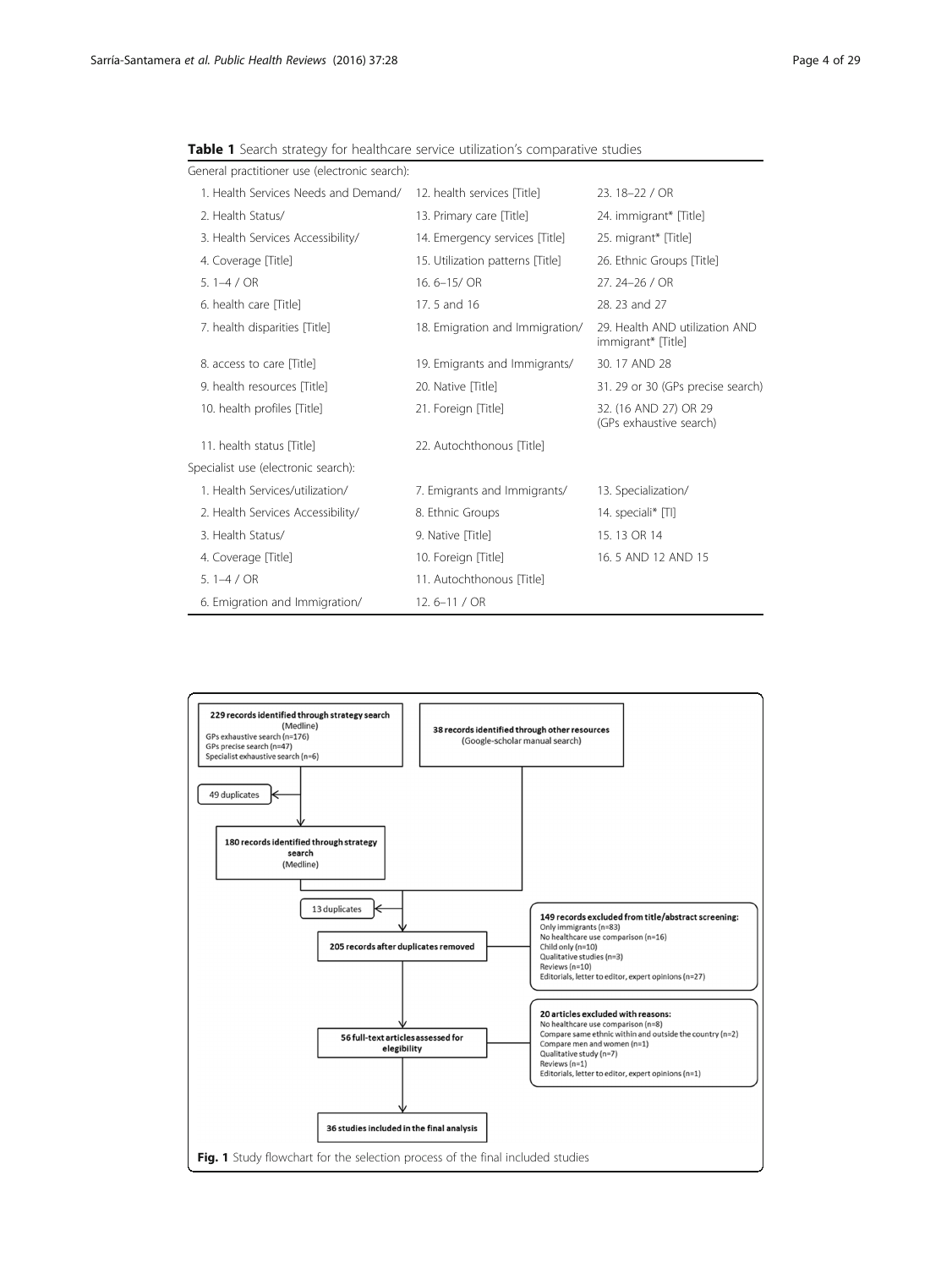| Results                                                                                                                                                                       |
|-------------------------------------------------------------------------------------------------------------------------------------------------------------------------------|
| Migrants were<br>more prone to<br>late prenatal care<br>(first pregnancy<br>appointment after<br>12 weeks of<br>pregnancy, to<br>have fewer than<br>three prenatal<br>visits) |
| Recent                                                                                                                                                                        |

Sarría-Santamera

et al. Public Health Reviews

(2016) 37:28

#### <span id="page-4-0"></span>**Table 2** Descriptive summary of the studies included in the review

2012 277 women

Almeida LM

Reference Country Year Sample Objectives Information

| et al. [33]<br>2014             |        |           | Migrants<br>$(n = 89)$<br>Portuguese<br>$(n = 188)$                                                                                                        | in obstetric care<br>between immigrant<br>and native women<br>in a country with free<br>access to health care                                                                                                                                                                                                           | survey-based study<br>(1) Administrative<br>databases of the<br>four public<br>maternity<br>hospitals (February<br>1 and December 31.<br>2012) (2) Telephone<br>survey | appointment at<br>$>12$ weeks $(2)$<br>Number of prenatal<br>visits                                                       | in Portugal (2)<br>Immigrant: born<br>outside Portugal<br>with both<br>parents born<br>outside Portugal                                                                                             |                                                                                                                     | Education level<br>Marital status                                                                                                            | more prone to<br>late prenatal care<br>(first pregnancy<br>appointment after<br>12 weeks of<br>pregnancy, to<br>have fewer than<br>three prenatal<br>visits)                                     |
|---------------------------------|--------|-----------|------------------------------------------------------------------------------------------------------------------------------------------------------------|-------------------------------------------------------------------------------------------------------------------------------------------------------------------------------------------------------------------------------------------------------------------------------------------------------------------------|------------------------------------------------------------------------------------------------------------------------------------------------------------------------|---------------------------------------------------------------------------------------------------------------------------|-----------------------------------------------------------------------------------------------------------------------------------------------------------------------------------------------------|---------------------------------------------------------------------------------------------------------------------|----------------------------------------------------------------------------------------------------------------------------------------------|--------------------------------------------------------------------------------------------------------------------------------------------------------------------------------------------------|
| Beiser M<br>et al. [21]<br>2014 | Canada | 2009-2010 | 98.346 individuals<br>Native born<br>$(n = 83.949)$<br><b>Fstablished</b><br>migrants ( $n = 10,810$ )<br>Recent immigrants<br>$(n = 3587)$<br>20-74 years | To examine the effects<br>of chronic health<br>conditions, as well as<br>personal resources and<br>regional context on<br>labour force<br>participation, receipt<br>of government transfer<br>payments and use of<br>health services by short-<br>and long-stay<br>immigrants compared<br>with native-born<br>Canadians | Survey-based study<br>Canada Community<br>Health Survey<br>(CCHS)                                                                                                      | (1) GP visits in the<br>past 12 months (2)<br>Labour force<br>participation (3)<br>Use of government<br>transfer payments | (1) Native-born<br>Canadians (2)<br>Recent<br>immigrants<br>(resident in<br>Canada for<br>10 years or less)<br>(3) Established<br>immigrants<br>(present in<br>Canada for<br>more than<br>10 years) | Age & gender<br>Chronic<br>physical<br>conditions<br>(last 6 months)<br>or more)<br>Chronic<br>mental<br>conditions | Education level<br>Marital status<br>Official-language<br>ability (English or<br>French) Geographic<br>region                                | Recent<br>immigrants<br>healthy or with<br>chronic health<br>problems made<br>fewer GP visits<br>Established<br>immigrants<br>with chronic<br>conditions did<br>not differ in<br>their use of GP |
| Berchet C<br>$[22]$<br>2013     | France | 2006-08   | 12.999 individuals<br>French ( $n = 11,934$ )<br>Immigrants<br>$(n = 1065) \ge 18$ years                                                                   | To highlight factors<br>generating healthcare<br>use inequalities relating<br>to immigration                                                                                                                                                                                                                            | Survey-based study<br>Health Survey<br>(l'Enquête sur la<br>santé et la protection<br>sociale-ESPS)                                                                    | (1) GP visits (last<br>year) (2) Specialist<br>medical visits<br>(last year)                                              | Nationality and<br>country of birth<br>(subject and<br>parents)                                                                                                                                     | Age & gender<br>Self-rated<br>health<br>Chronic disease<br>and functional<br>limitations<br>Health                  | Health insurance<br>Education level<br>Employment status<br>Family composition<br>Isolation and social<br>support Place of<br>residence GP's | Immigrants<br>present a lower<br>demand for GP<br>and specialist care                                                                                                                            |

Dependent variable

(1) First

Independent variable (migrant definition)

(1) Native: born

Need indicators

behaviour (smoke, overweight) Socioeconomic indicators

Education level

and specialist's patient load

Age Parity Family income

sources

Register and

To evaluate differences in obstetric care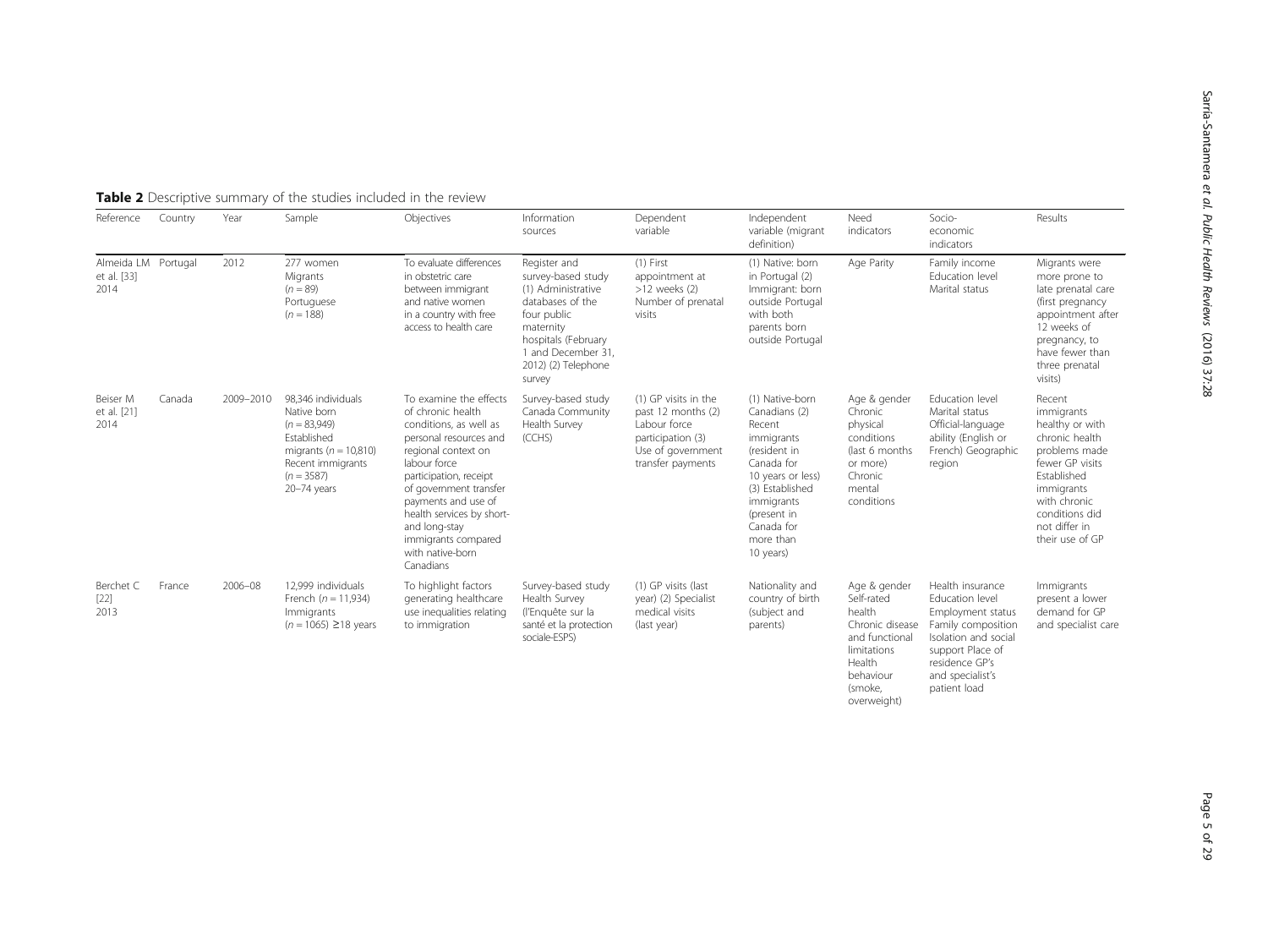| Carmona-<br>Alférez MR<br>$[23]$<br>2013 | Spain<br>(Madrid)     | 2006-2007 | 835.401 individuals<br>Natives ( $n = 694,716$ )<br>Immigrants<br>$(n = 140,685)$<br>$25-64$ years                                                                                                       | To evaluate the<br>relationship between<br>birthplace of users of<br>PHC in the Community<br>of Madrid (CM) and<br>the referrals to<br>specialists                                   | Register-based study<br>Medical records of<br>PHC (OMI-AP)                                                                    | (1) Referral to<br>specialists (2)<br>Number of referrals                                                                                                                  | Country of birth                                                                                                                                                                                                        | Age & gender<br>Health problems<br>(last 12 months)<br>Number of visits<br>to the GP (last<br>12 months)<br>Territorial per<br>capital income<br>GP's patient<br>load | $\overline{\phantom{a}}$                                                                                                                              | Immigrants from<br>South America<br>had higher<br>probability to<br>be referred for<br>any health problem,<br>while Asiatic<br>immigrants have<br>the lowest overall<br>probability of<br>referrals<br>Immigrants from<br>Western countries.<br>Central America<br>and the Caribbean<br>showed similar<br>referral rates to<br>Spanish natives |
|------------------------------------------|-----------------------|-----------|----------------------------------------------------------------------------------------------------------------------------------------------------------------------------------------------------------|--------------------------------------------------------------------------------------------------------------------------------------------------------------------------------------|-------------------------------------------------------------------------------------------------------------------------------|----------------------------------------------------------------------------------------------------------------------------------------------------------------------------|-------------------------------------------------------------------------------------------------------------------------------------------------------------------------------------------------------------------------|-----------------------------------------------------------------------------------------------------------------------------------------------------------------------|-------------------------------------------------------------------------------------------------------------------------------------------------------|------------------------------------------------------------------------------------------------------------------------------------------------------------------------------------------------------------------------------------------------------------------------------------------------------------------------------------------------|
| De Back TR<br>et al. [34]<br>2015        | Netherlands 2009-2010 |           | 60,852 patients with<br>hypertension,<br>ischemic heart disease.<br>cerebrovascular<br>accidents and cardiac<br>failure Native Dutch<br>$(n = 55,320)$<br>Immigrant Moluccan<br>immigrant ( $n = 5532$ ) | To determine the<br>frequency of visits to<br>the medical specialist<br>and GP and the<br>prescription of<br>cardiovascular agents<br>among Moluccans<br>compared to native<br>Dutch | Register-based<br>study<br>Registry data from<br>the Achmea Health<br>Insurance Company<br>(Achmea)                           | (1) Number of<br>GP visits (2) Number of<br>specialist (cardiologist<br>and neurologist)<br>visits                                                                         | Moluccan and<br>Dutch surnames                                                                                                                                                                                          | Age & gender                                                                                                                                                          | Socio-economic<br>status (SES) Area-level<br>SES scores were<br>composed by the<br>Netherlands Institute<br>for Social Research<br>Place of residence | Cardiovascular<br>healthcare use<br>of ethnic minority<br>groups may<br>converge towards<br>that of the majority<br>population                                                                                                                                                                                                                 |
| De Luca G<br>et al. [24]<br>2013         | Italy                 | 2004-2005 | 102.857 individuals<br>Natives ( $n = 97,229$ )<br>Immigrants ( $n = 5628$ )<br>$0-64$ years                                                                                                             | To explore differences<br>in utilization of health<br>services between the<br>immigrant and the<br>native-born<br>populations                                                        | Survey-based study<br>Italian Health<br>Conditions survey<br>(ISTAT-Condizioni di<br>salute e Ricorso ai<br>Servizi Sanitari) | (1) GP visits (last<br>4 weeks) (2)<br>Specialist medical<br>visits (last 4 weeks)<br>(3) Phone<br>consultations<br>(last 4 weeks)<br>(4) ED care visits<br>(last 4 weeks) | Country of birth<br>and citizenship<br>criteria (1) Native<br>(Italian citizens<br>born in Italy) (2)<br>First-generation<br>immigrants<br>(individuals born<br>outside of Italy<br>without Italian<br>citizenship) (3) | Age & gender<br>Self-assessed<br>family wealth<br>Self-assessed<br>health status<br>Chronic<br>diseases and<br>disability<br>conditions<br>Health<br>behaviour        | Education level<br>Marital status<br>Employment status<br>Number of children<br>in the household<br>Area of residence                                 | Immigrants tend<br>to use specialist<br>services and have<br>telephone<br>consultations<br>less frequently,<br>whereas they<br>use ED services<br>more often                                                                                                                                                                                   |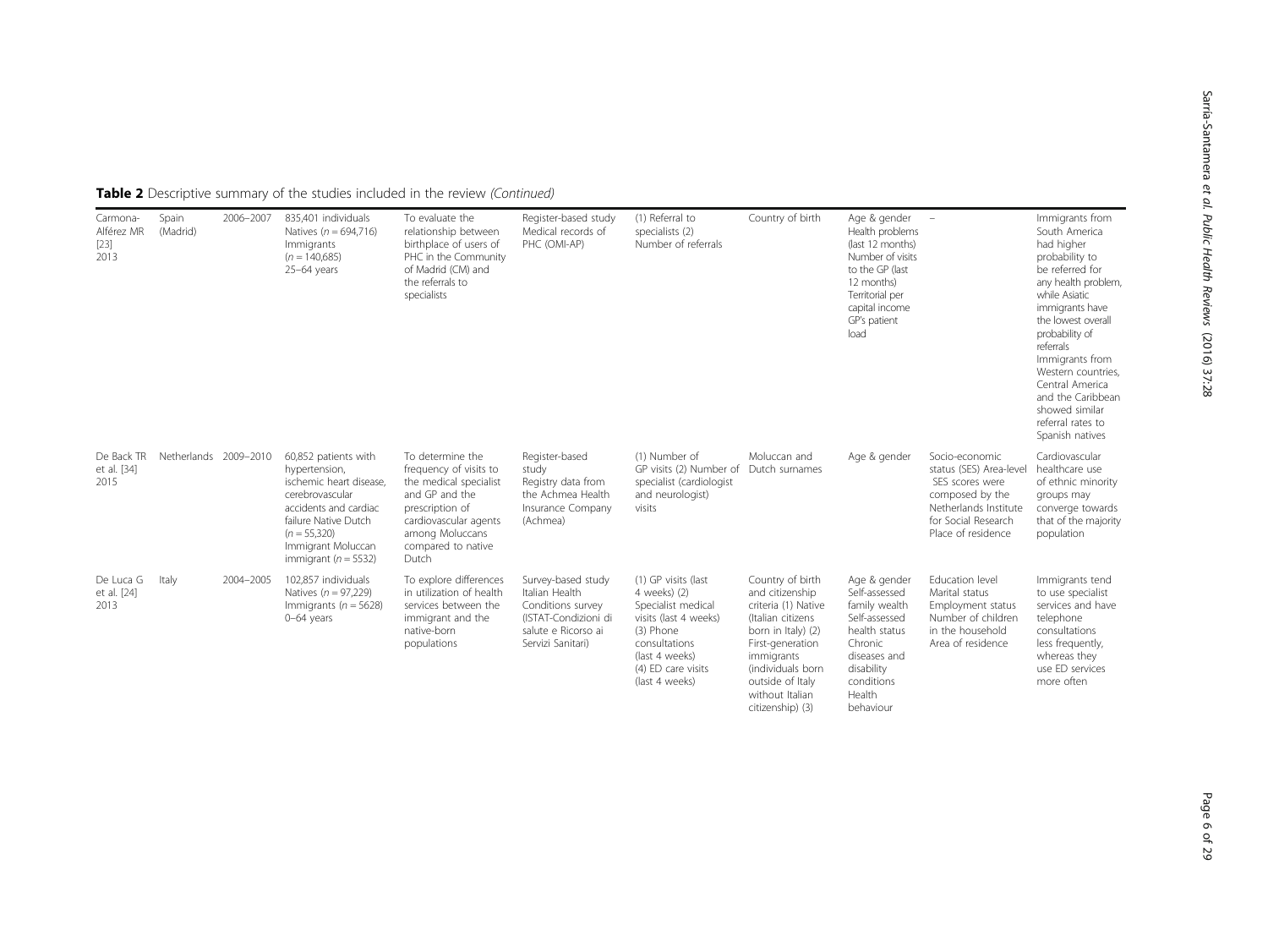|                               |        |      |                                                                                                                                                    |                                                                                                                                                                                                                                                                                             |                                                                                                                                                                                              |                                                                                                                                                     | Second-<br>generation<br>immigrants<br>(individuals born<br>in Italy without<br>Italian citizenship)<br>(4) Naturalized<br>Italians (individuals<br>born outside of<br>Italy with Italian<br>citizenship)                                                                                       | (smoke,<br>weight-checking,<br>physical activity)                                                   |                                                                                        |                                                                                                                                                                                                                                                                                                                            |
|-------------------------------|--------|------|----------------------------------------------------------------------------------------------------------------------------------------------------|---------------------------------------------------------------------------------------------------------------------------------------------------------------------------------------------------------------------------------------------------------------------------------------------|----------------------------------------------------------------------------------------------------------------------------------------------------------------------------------------------|-----------------------------------------------------------------------------------------------------------------------------------------------------|-------------------------------------------------------------------------------------------------------------------------------------------------------------------------------------------------------------------------------------------------------------------------------------------------|-----------------------------------------------------------------------------------------------------|----------------------------------------------------------------------------------------|----------------------------------------------------------------------------------------------------------------------------------------------------------------------------------------------------------------------------------------------------------------------------------------------------------------------------|
| Díaz E<br>et al. [13]<br>2015 | Norway | 2008 | 25,915 patients<br>diagnosed with<br>dementia or memory<br>impairment in PHC<br>Natives ( $n = 25,117$ )<br>Immigrants<br>$(n = 788) \ge 50$ years | To study utilization of<br>primary healthcare<br>services of Norwegians<br>and immigrants with<br>either a diagnosis of<br>dementia or memory<br>impairment                                                                                                                                 | Register-based study<br>(1) National<br>Population Register-<br>NPR (2) Norwegian<br>Health Economics<br>Administration<br>database-HELFO (3)<br>Norwegian<br>Prescription<br>Database-NorPD | (1) Number of GP<br>visits (2) ED visits<br>(3) Home<br>consultations                                                                               | Country of<br>birth. (Born<br>abroad with<br>both parents<br>from abroad)                                                                                                                                                                                                                       | Age & gender                                                                                        | Education level<br>Marital status<br>Length of stay<br>in Norway<br>Place of residence | No differences<br>in the use of<br>PHC were found                                                                                                                                                                                                                                                                          |
| Díaz E<br>et al. [14]<br>2014 | Norway | 2008 | 3.739.244 individuals<br>Natives ( $n = 3,349,721$ )<br>Immigrants<br>$(n = 389, 523)$<br>$\geq$ 15 years                                          | To describe and<br>compare the use<br>and frequency of<br>use of PHC services<br>between immigrants<br>and natives in Norway<br>To investigate the<br>importance of<br>morbidity burden,<br>socio-economic status<br>and length of stay in<br>Norway for immigrants'<br>use of PHC services | Register-based study<br>(1) National<br>Population Register<br>(2) Norwegian Health<br>Economics<br>Administration<br>database-HELFO                                                         | (1) Percentage of<br>each population<br>who had used the<br>PHC system (GPs,<br>EPC and both) in<br>2008 (2) Frequency<br>of use among PHC<br>users | Country of birth<br>(1) Natives (born<br>in Norway with<br>both parents born<br>in Norway) (2)<br>Immigrants<br>(born abroad with<br>both parents from<br>abroad) staying at<br>least 6 months,<br>divided according<br>to the World Bank<br>income categories<br>of their country of<br>origin | Age & gender<br>Morbidity<br>groups<br>(Johns Hopkins<br>University<br>Adjusted<br>Clinical Groups) | Education level<br>Marital status<br>Income level<br>Place of residence                | Significantly<br>fewer immigrants<br>from all but LIC<br>used their GP<br>and all PHC<br>services, but a<br>higher share of<br>immigrants<br>except those<br>from HIC used<br>the EPC. This<br>higher use did<br>not compensate<br>for less use of<br>GPs in terms of<br>overall use of PHC<br>Among GP users,<br>however, |

however, immigrants used the GP at a statistically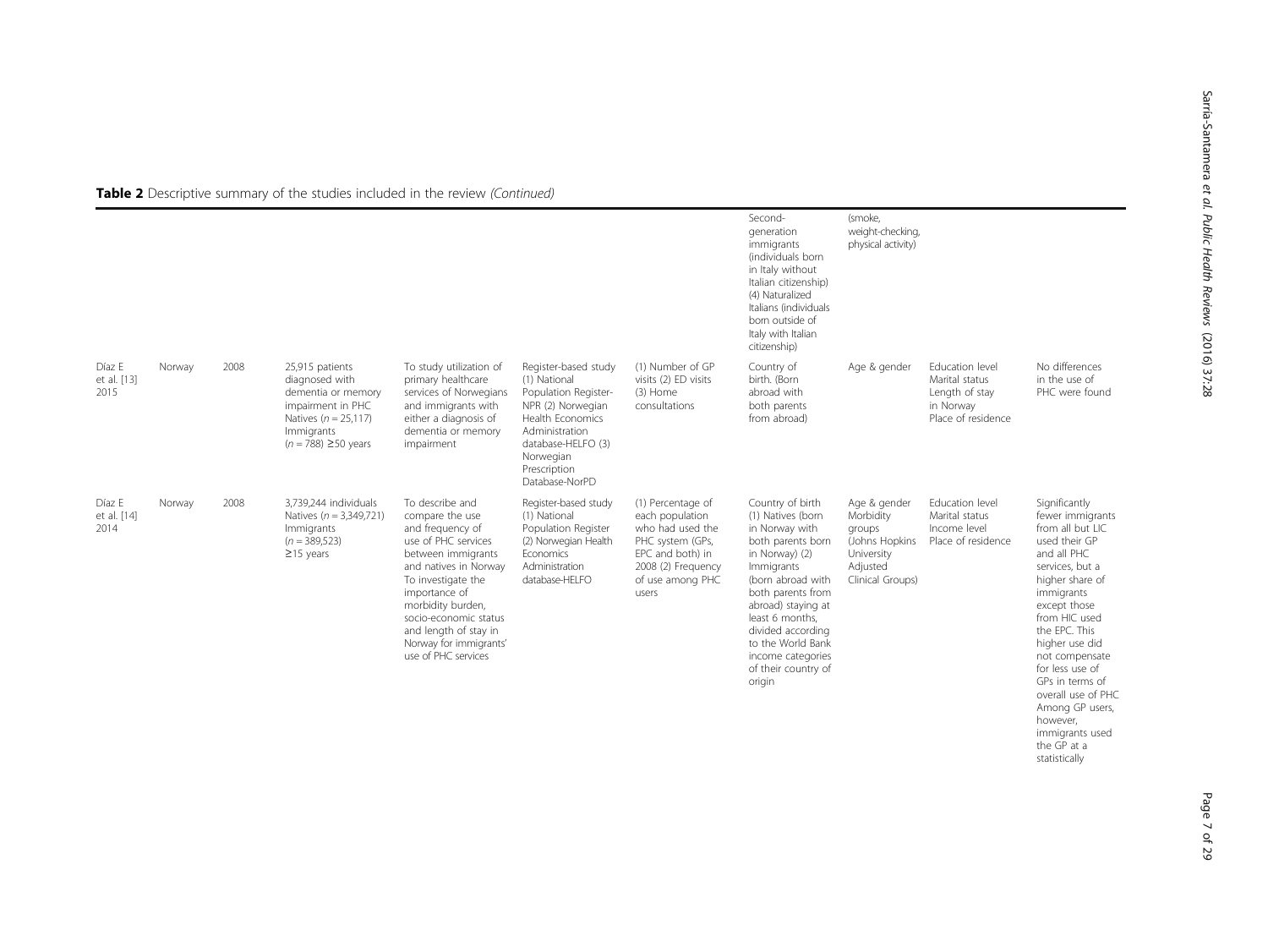|                               |                     |           |                                                                                                        |                                                                                                                                                                                                                                                     |                                                                                                                                      |                                                                                                                        |                                                                                                                                                                                                                                                                                                 |                                                                                                     |                                                                                                                                                       | significant higher<br>rate compared<br>with natives<br>Immigrants 65<br>years from all but<br>HIC used GPs less<br>than other age<br>groups, and the<br>same was true for<br>overall use of PHC,<br>although older<br>immigrants from<br>LIC used the EPC<br>most The use of<br>PHC services, but<br>not the rate of use,<br>increased with<br>length of stay<br>in Norway                      |
|-------------------------------|---------------------|-----------|--------------------------------------------------------------------------------------------------------|-----------------------------------------------------------------------------------------------------------------------------------------------------------------------------------------------------------------------------------------------------|--------------------------------------------------------------------------------------------------------------------------------------|------------------------------------------------------------------------------------------------------------------------|-------------------------------------------------------------------------------------------------------------------------------------------------------------------------------------------------------------------------------------------------------------------------------------------------|-----------------------------------------------------------------------------------------------------|-------------------------------------------------------------------------------------------------------------------------------------------------------|-------------------------------------------------------------------------------------------------------------------------------------------------------------------------------------------------------------------------------------------------------------------------------------------------------------------------------------------------------------------------------------------------|
| Díaz E<br>et al. [15]<br>2014 | Norway              | 2008      | 1.605.873 individuals<br>Natives ( $n = 1.516,012$ )<br>Immigrants ( $n = 89,861$ )<br>$\geq$ 50 years | To describe the<br>utilization of PHC in<br>Norway in terms of<br>number of consultations.<br>diagnoses given and<br>procedures<br>undertaken To compare<br>native Norwegians' use<br>of PHC services with<br>that of different<br>immigrant groups | Register-based study<br>(1) National<br>Population Register<br>(2) Norwegian Health<br>Economics<br>Administration<br>database-HELFO | (1) Frequency of<br>use of PHC system<br>(GP, EPC) in 2008<br>(2) Diagnoses<br>received at GP and<br>EPC consultations | Country of birth<br>(1) Natives (born<br>in Norway with<br>both parents born<br>in Norway) (2)<br>Immigrants (born<br>abroad with both<br>parents from<br>abroad) staying at<br>least 6 months.<br>divided according<br>to the World Bank<br>income categories<br>of their country of<br>origin | Age & gender<br>Morbidity<br>groups (Johns<br>Hopkins<br>University<br>Adjusted<br>Clinical Groups) | Education level<br>Marital status<br>Income level<br>Length of stay<br>in Norway Place<br>of residence<br>Reason for<br>migration Age<br>at migration | A lower proportion<br>of HIC immigrants<br>used PHC, but<br>utilization was<br>increasingly<br>similar in older<br>age groups<br>The mean number<br>of consultations<br>to both the GP<br>and the EPC, and<br>the mean number<br>of different<br>diagnoses for<br>PHC users were<br>higher for 50 to<br>65 years old OIC<br>immigrants, but<br>this pattern was<br>reversed for older<br>adults |
| Durbin A<br>et al. [25]       | Canada<br>(Ontario) | 1993-2012 | 1,820,443 individuals<br>Long-term residents                                                           | Examine the use of<br>primary care and                                                                                                                                                                                                              | Register-based study                                                                                                                 | 1) Visits to PHC<br>physicians 2) Visits                                                                               | Country of birth<br>(1) Long-term                                                                                                                                                                                                                                                               | Age & gender                                                                                        | Education level<br>Marital status                                                                                                                     | Immigrants were<br>more or less likely                                                                                                                                                                                                                                                                                                                                                          |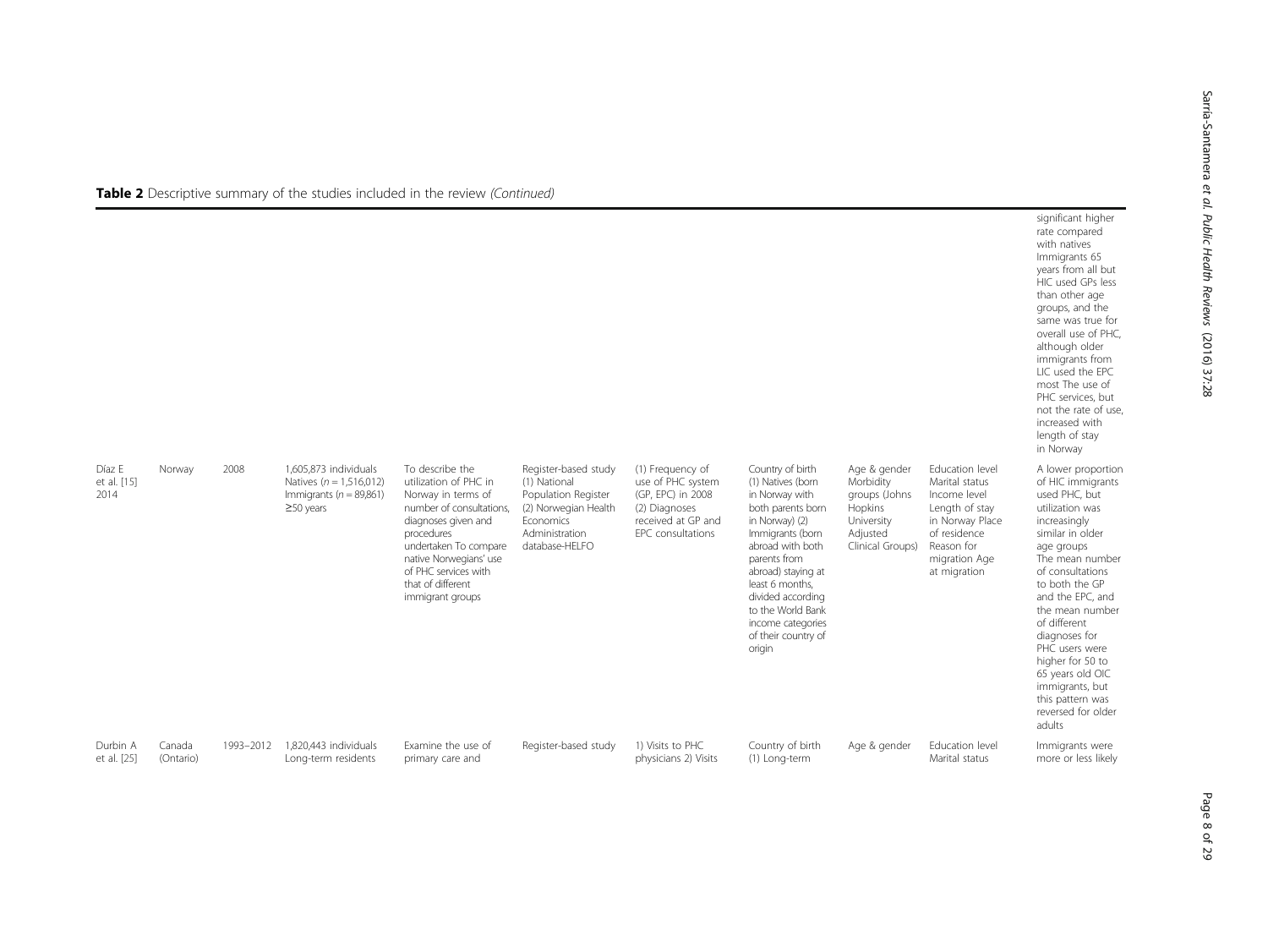| 2015                            |                     |           | $(n = 908,329)$ Immigrants<br>$(n = 912, 114)$ 18-105<br>years                                          | specialty services for<br>non-psychotic mental<br>health disorders by<br>immigrants to Ontario<br>Canada during their<br>first 5 years after arrival                                                       | (1) OHIP claims data<br>(2) Canadian<br>Institute for Health<br>Information's<br>Discharge Abstract<br>Database (3) Ontario<br>Mental Health<br>Reporting System (4)<br>National Ambulatory<br>Care Reporting<br>System (April 1,<br>1993-March 31,<br>2012) | to psychiatrists 3)<br>Composite of ED<br>visits or hospital<br>admissions                                                | residents<br>(newcomer before<br>1985 and Canadian-<br>born) (2) Immigrants<br>(identified through<br>the Ontario<br>Citizenship and<br>Immigration<br>Canada (CIC)<br>database)                                        |              | Income level<br>Length of stay<br>Official language<br>speaking ability<br>Immigrant admission<br>category<br>Neighbourhood     | to access primary<br>mental health care<br>depending on the<br>world region of<br>origin<br>Regarding specialty<br>mental health care<br>(psychiatry and<br>hospital care),<br>immigrants used<br>it less. Across the<br>3 mental health<br>services, estimates<br>of use by<br>immigrant region<br>groups were<br>among the lowest<br>for newcomers<br>from East Asian<br>and Pacific and<br>among the highest<br>for persons from<br>Middle East and |
|---------------------------------|---------------------|-----------|---------------------------------------------------------------------------------------------------------|------------------------------------------------------------------------------------------------------------------------------------------------------------------------------------------------------------|--------------------------------------------------------------------------------------------------------------------------------------------------------------------------------------------------------------------------------------------------------------|---------------------------------------------------------------------------------------------------------------------------|-------------------------------------------------------------------------------------------------------------------------------------------------------------------------------------------------------------------------|--------------|---------------------------------------------------------------------------------------------------------------------------------|--------------------------------------------------------------------------------------------------------------------------------------------------------------------------------------------------------------------------------------------------------------------------------------------------------------------------------------------------------------------------------------------------------------------------------------------------------|
| Durbin A<br>et al. [16]<br>2014 | Canada<br>(Ontario) | 2002-2012 | 359.673 individuals<br>LT-Residents<br>$(n = 163,263)$<br>Immigrants<br>$(n = 163.298)$<br>18-105 years | To compare service<br>use (primary care visits,<br>visits for psychiatric<br>care, and hospital use)<br>for non-psychotic<br>mental disorders<br>by recent immigrants<br>by matched long-term<br>residents | Register-based study<br>(1) OHIP claims data<br>(2) Canadian Institute<br>for Health<br>Information's<br>Discharge Abstract<br>Database (3) Ontario<br>Mental Health<br>Reporting System (4)<br>National Ambulatory<br>Care Reporting<br>System              | (1) Visits to PHC<br>physicians (2) Visits<br>to psychiatrists (3)<br>Composite of ED<br>visits or hospital<br>admissions | Country of birth<br>(1) Long-term<br>residents<br>(newcomer before<br>1985 and<br>Canadian-born)<br>(2) Immigrants<br>(identified through<br>the Ontario<br>Citizenship and<br>Immigration<br>Canada (CIC)<br>database) | Age & gender | Education level<br>Income level<br>Official language<br>speaking ability<br>Immigrant<br>admission<br>category<br>Neighbourhood | North Africa<br>Immigrants in all<br>admission classes<br>and of both sexes<br>were generally less<br>likely to use all<br>three types of<br>mental health<br>service. The<br>exceptions were<br>for primary mental<br>health care, where<br>male refugees were<br>more likely to<br>have at least one<br>visit For PHC,<br>estimates of<br>intensity of use<br>were highest for                                                                       |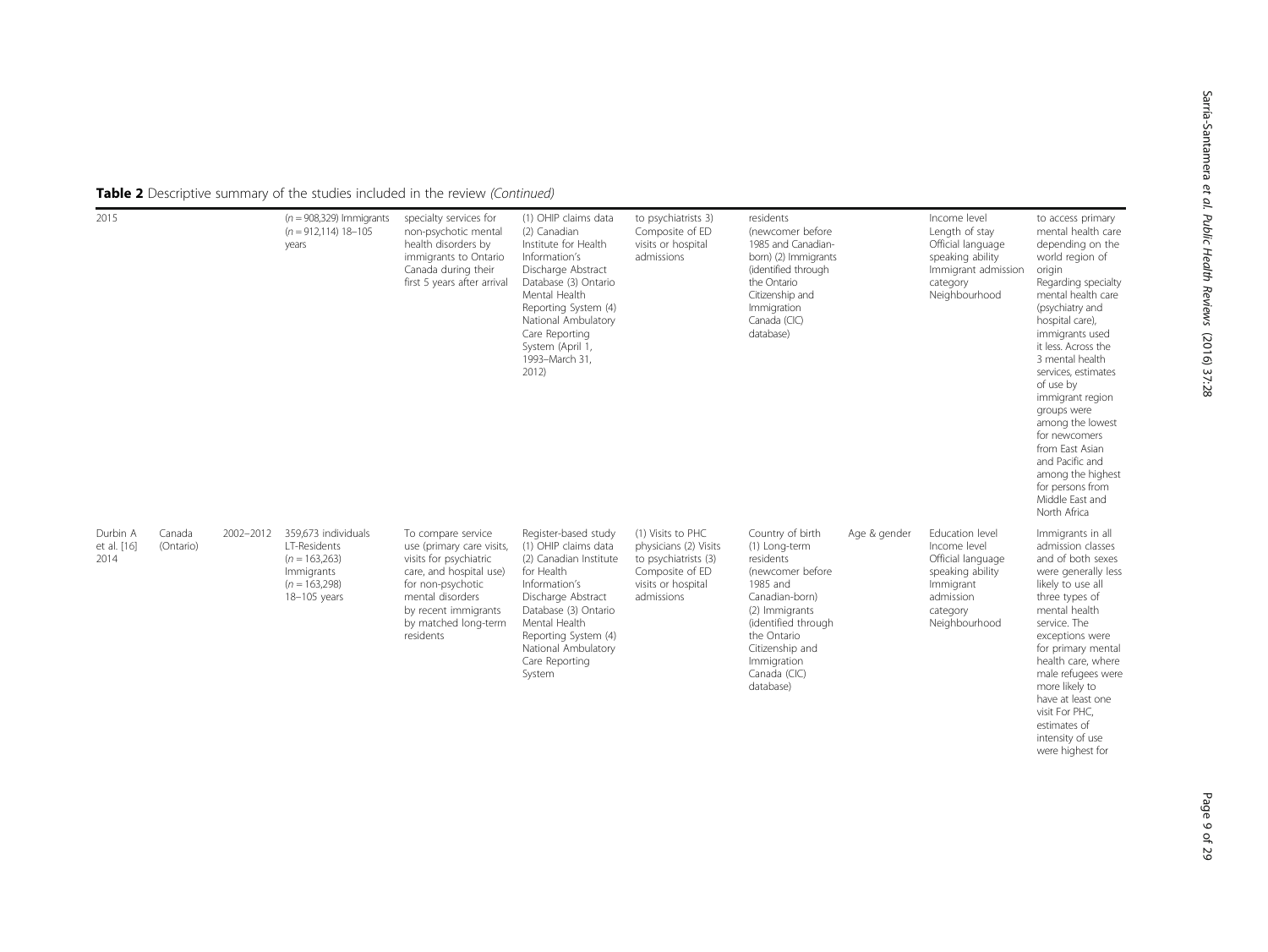|                                          |        |           |                                                                                                        |                                                                                                                                                                                                         |                                                                                                                                                                                                             |                                                                                                                                                                                                                                                                                                                                                                  |                                                                                                                                                                                                                                                                                                                    |                                                      |                                         | refugees and<br>lowest for economic<br>class immigrants For<br>psychiatric care and<br>hospital care,<br>estimates were<br>similar across<br>admission class<br>groups                                                                                                                                                                                                                                                                                                                                                                            |
|------------------------------------------|--------|-----------|--------------------------------------------------------------------------------------------------------|---------------------------------------------------------------------------------------------------------------------------------------------------------------------------------------------------------|-------------------------------------------------------------------------------------------------------------------------------------------------------------------------------------------------------------|------------------------------------------------------------------------------------------------------------------------------------------------------------------------------------------------------------------------------------------------------------------------------------------------------------------------------------------------------------------|--------------------------------------------------------------------------------------------------------------------------------------------------------------------------------------------------------------------------------------------------------------------------------------------------------------------|------------------------------------------------------|-----------------------------------------|---------------------------------------------------------------------------------------------------------------------------------------------------------------------------------------------------------------------------------------------------------------------------------------------------------------------------------------------------------------------------------------------------------------------------------------------------------------------------------------------------------------------------------------------------|
| Esscher A<br>et al. [35]<br>2014         | Sweden | 1988-2010 | 74 individuals Natives<br>$(n = 48)$ Immigrants<br>$(n = 26)$                                          | To identify suboptimal<br>factors of maternity<br>care related to<br>maternal death<br>as it occurred in<br>Sweden over a period<br>of increased migration<br>of childbearing women<br>from LIC and MIC | Register-based study<br>(1) Swedish official<br>and national<br>registries (1988-<br>2007) (2) Swedish<br>Society of Obstetrics<br>and Gynaecology<br>(SFOG) Maternal<br>Mortality Group<br>$(2008 - 2010)$ | Factors of<br>suboptimal<br>care (1) Delay of<br>care-seeking<br>(non-compliance,<br>late booking) (2)<br>Accessibility of<br>services (language<br>proficiency, legal<br>status, transport)<br>(3) Quality of care<br><i>(Insufficient)</i><br>surveillance and<br>delayed treatment,<br>miscommunication<br>between providers,<br>limited use of<br>resources) | Country of birth<br>divided according<br>to the World Bank<br>Income categories<br>(1) LIC (Ethiopia,<br>Eritrea, Somalia,<br>Democratic<br>Republic of Congo,<br>Zimbabwe, Gambia,<br>and Pakistan)<br>(2) MIC (Poland,<br>Former Yugoslavia,<br>Turkey,<br>Iran, Iraq, Morocco,<br>Philippines, and<br>Thailand) | Age Causes<br>of death                               |                                         | Suboptimal care<br>was a significantly<br>more frequent<br>contributing<br>factor of maternal<br>death for the<br>foreign-born<br>women. Many of<br>these deaths were<br>associated with<br>communication-<br>related barriers<br>and delays in<br>care-seeking<br>Immigrant lower<br>health coverage<br>represents the first<br>factor generating<br>inequalities in the<br>propensity to<br>contact a GP,<br>while education<br>and income are<br>the most important<br>drivers of inequalities<br>in the propensity to<br>contact a specialist |
| Fosse-<br>Edorh S<br>et al. [36]<br>2014 | France | 2002-2007 | 13.959 individuals Born<br>in France ( $n = 12,711$ )<br>Born in North Africa<br>$(n = 327)$ ≥45 years | The objective of the<br>present study was to<br>determine DT2<br>prevalence and<br>management in<br>immigrants from                                                                                     | Survey-based study<br>(1) Population-based<br>survey Enquête<br>décennale santé<br>(EDS; Decennial<br>Health Survey) 2002-                                                                                  | (1)GP visits last year<br>$(2) \ge 1$ private<br>specialist<br>(ophthalmologist or<br>endocrinologist) visit<br>last year (3)                                                                                                                                                                                                                                    | Country of birth<br>(1) Born in France<br>(2) Born in North<br>Africa                                                                                                                                                                                                                                              | Age & gender<br>Diabetes<br>complications<br>Smoking | Education level<br>Financial difficulty | Reflects a greater<br>prevalence of DT2,<br>poorer health<br>status and/or lower<br>quality of care in<br>this population                                                                                                                                                                                                                                                                                                                                                                                                                         |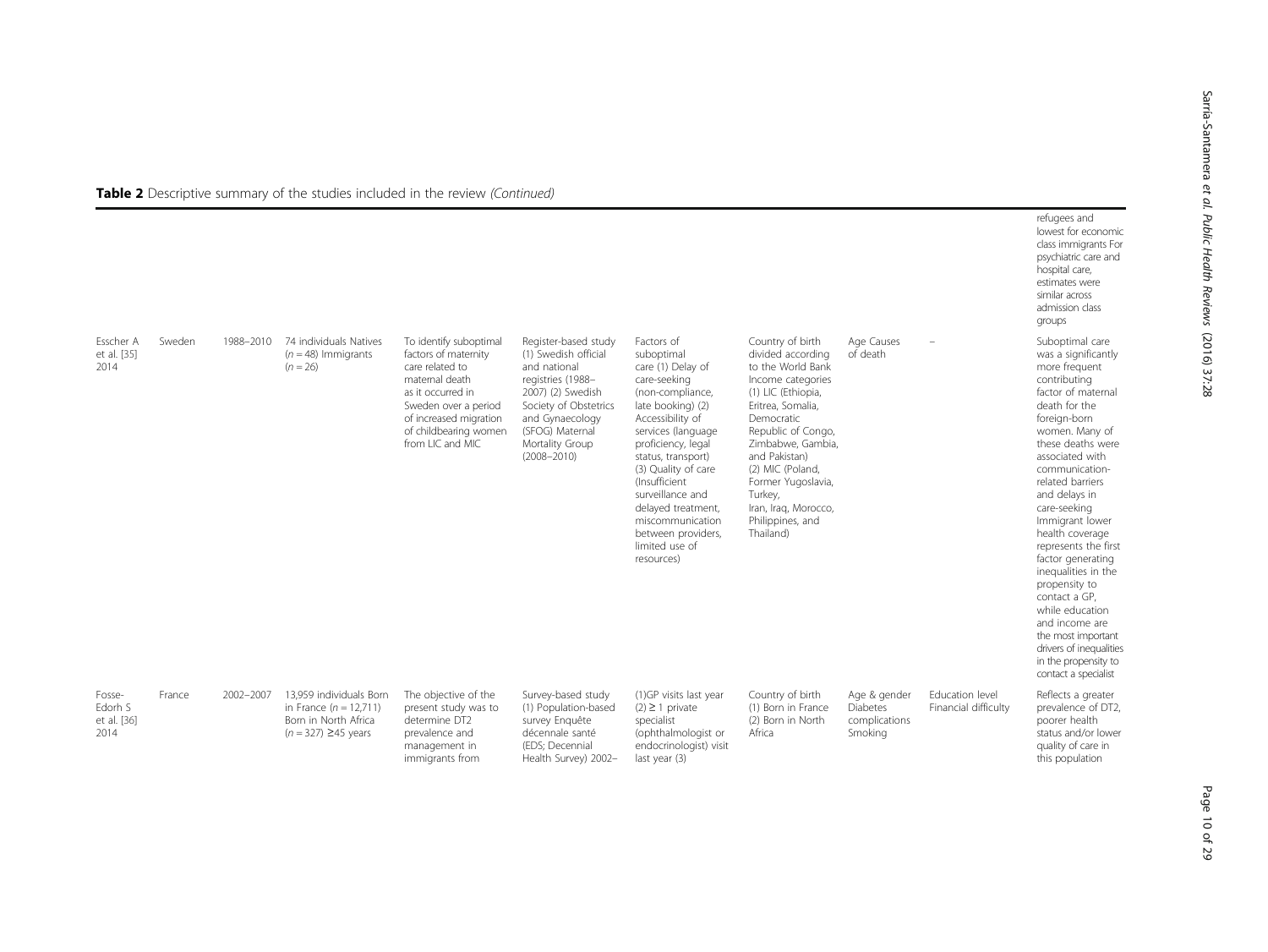|                                              |                               |                              |                                                                                                                                                                                           | North Africa living in<br>France to ascertain<br>whether the higher<br>diabetes mortality<br>observed in this<br>population compared<br>with the French-born<br>population reflected a<br>higher prevalence of<br>DT2, poorer health<br>status and or lower<br>quality of care      | 2003 (2) ENTRED<br>(Échantillon national<br>témoin représentati<br>des personnes<br>diabétiques;<br>National representative<br>sample of people with<br>diabetes) survey 2007                                                                         | Hospitalization >24 h<br>last year 4) Length<br>of stay of<br>hospitalization                                                                                                                                                       |                                                                                                                                                   |                                                                                                                                   |                                                                                                                                                                                               | Our present study<br>found no major<br>differences between<br>patient groups<br>in terms of medical<br>visits except for less<br>frequent GP and<br>more frequent<br>dentist visits in the<br><b>BNA</b> population                                                                                                                                                                                   |
|----------------------------------------------|-------------------------------|------------------------------|-------------------------------------------------------------------------------------------------------------------------------------------------------------------------------------------|-------------------------------------------------------------------------------------------------------------------------------------------------------------------------------------------------------------------------------------------------------------------------------------|-------------------------------------------------------------------------------------------------------------------------------------------------------------------------------------------------------------------------------------------------------|-------------------------------------------------------------------------------------------------------------------------------------------------------------------------------------------------------------------------------------|---------------------------------------------------------------------------------------------------------------------------------------------------|-----------------------------------------------------------------------------------------------------------------------------------|-----------------------------------------------------------------------------------------------------------------------------------------------------------------------------------------------|-------------------------------------------------------------------------------------------------------------------------------------------------------------------------------------------------------------------------------------------------------------------------------------------------------------------------------------------------------------------------------------------------------|
| Franchi C<br>et al. [37]<br>2016             | Italy<br>(Lombardy<br>region) | 2010                         | 51,016 individuals<br>Natives ( $n = 25,508$ )<br>Immigrants<br>$(n = 25,508)$<br>65-94 years                                                                                             | To compare healthcare<br>resource utilization<br>(drug prescriptions,<br>hospital admissions<br>and healthcare services)<br>in regular immigrants<br>living in the Lombardy<br>Region of Northern Italy<br>at least 10 years versus<br>native elderly people<br>(65 years or older) | Register-based study<br>Administrative<br>databases of Lombardy<br>region (1) Anagraphic<br>database (2) Prescription<br>database (3) Hospital<br>discharge database<br>(4) Outpatient<br>prescriptions<br>by GP (healthcare<br>services utilization) | Drug prescription<br>Polytherapy Hospital<br>admissions<br>Healthcare service<br>utilization                                                                                                                                        | (1) Regular<br>immigrant<br>(born in a country<br>other than Italy<br>and registered<br>with the Italian<br>NHS) (2) Native<br>(born in Lombardy) | Age & gender                                                                                                                      |                                                                                                                                                                                               | Older immigrants<br>(65 years and older)<br>present<br>under-utilization<br>of healthcare<br>resources and<br>prescriptions drugs,<br>including those<br>from HIC European<br>countries Only<br>immigrants from<br>Eastern Europe<br>and Eastern Africa<br>have a higher<br>prevalence for<br>hospital admissions.<br>Only immigrants<br>from Northern<br>Africa have higher<br>rate of prescriptions |
| Garcia-<br>Subirats I<br>et al. [38]<br>2014 | Spain                         | 2006-2007<br>& 2011-<br>2012 | 2006-2007<br>21,818 individuals<br>Natives ( $n = 18,504$ )<br>Immigrants ( $n = 2893$ )<br>2011-2012<br>15.200 individuals<br>$(n = 12,559)$<br>Immigrants ( $n = 2390$ )<br>16-59 years | To analyse the changes<br>in access to health care<br>and the determinants<br>of access among the<br>immigrant and<br>autochthonous<br>populations in Spain<br>between 2006<br>and 2012                                                                                             | Survey-based study<br>Spanish National<br>Health Survey (SNHS)<br>of 2006-2007 and the<br>SNHS of 2011-2012                                                                                                                                           | (1) Unmet healthcare<br>need in the last<br>12 months (2) Visits<br>to a GP in the last<br>4 weeks (3) Visit to<br>a specialist in the<br>last 4 weeks (4)<br>Hospitalization in<br>the last year (5) ED<br>visits in the last year | Country of birth<br>(low and middle-<br>income countries<br>according to the<br>World Bank Income<br>classification)                              | Age & gender<br>Self-rated<br>health, suffering<br>from a<br>chronic disease,<br>having suffered<br>an injury in the<br>past year | Private health<br>insurance policy<br>Education level<br>Marital status<br>Employment<br>situation Social<br>class (following<br>classification of the<br>Spanish Society of<br>Epidemiology) | In 2012 the<br>immigrant<br>population had a<br>higher prevalence<br>of visiting the GP<br>compared to 2006<br>The immigrant<br>population<br>had a lower<br>prevalence of                                                                                                                                                                                                                            |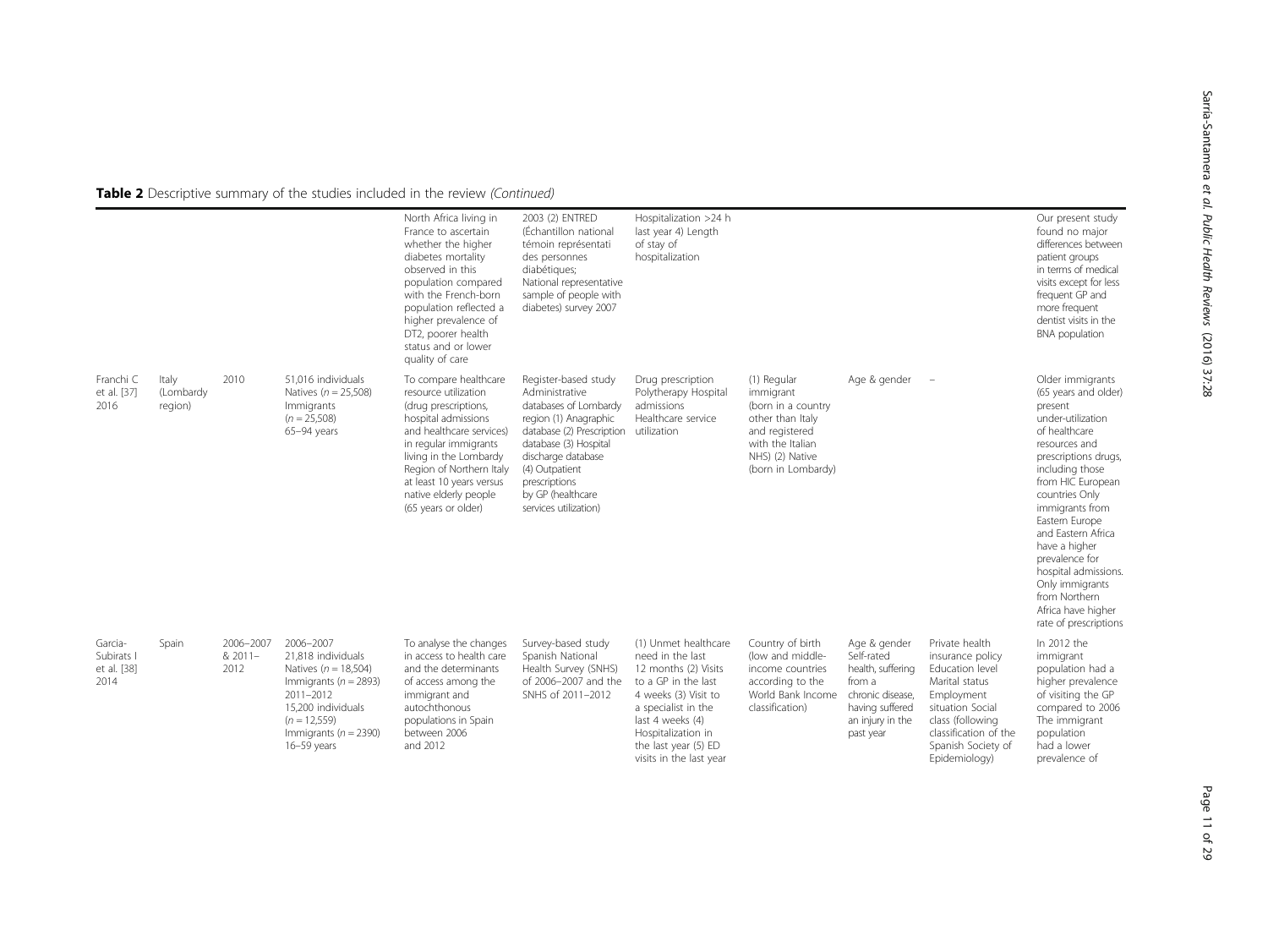|                                 |                                                                                          |           |                                                                                                  |                                                                                                                                                                                                                                                                                                                                                                                                                 |                                                                                |                                                                                                                                                                                                                                                                                                                          |                                                                                                                                                                                      |                           | Length of stay<br>(Immigrants in the<br>SNHS 2011-2012)                                             | visiting the<br>specialist<br>both in 2006 and<br>2012<br>The difference in<br>use<br>of ED decreased<br>slightly for both<br>groups and the<br>difference between<br>them was<br>maintained from<br>2006 to 2012; the<br>immigrant<br>population showed<br>a higher prevalence<br>of use of this care<br>level<br>No significant<br>differences were<br>found between<br>both populations<br>in terms of<br>hospitalizations |
|---------------------------------|------------------------------------------------------------------------------------------|-----------|--------------------------------------------------------------------------------------------------|-----------------------------------------------------------------------------------------------------------------------------------------------------------------------------------------------------------------------------------------------------------------------------------------------------------------------------------------------------------------------------------------------------------------|--------------------------------------------------------------------------------|--------------------------------------------------------------------------------------------------------------------------------------------------------------------------------------------------------------------------------------------------------------------------------------------------------------------------|--------------------------------------------------------------------------------------------------------------------------------------------------------------------------------------|---------------------------|-----------------------------------------------------------------------------------------------------|-------------------------------------------------------------------------------------------------------------------------------------------------------------------------------------------------------------------------------------------------------------------------------------------------------------------------------------------------------------------------------------------------------------------------------|
| Gazard B<br>et al. [26]<br>2015 | United<br>Kingdom,<br><b>UK</b><br>(Southeast<br>London,<br>Lambeth<br>and<br>Southwark) | 2008-2010 | 1698 individuals<br>Non-immigrant<br>$(n = 1010)$<br>Immigrants ( $n = 659$ )<br>$\geq$ 16 years | (1) To describe the<br>socio-demographic<br>and socio-economic<br>differences between<br>migrants and<br>non-migrants as broad<br>groupings and by<br>ethnicity, as well as<br>within migrant groups<br>by length of residence<br>in the UK (2) To<br>investigate the<br>associations between<br>migration status<br>and health-related<br>outcomes, including<br>health behaviours,<br>functional limitations. | Survey-based study<br>South East London<br>Community Health<br>(SELCoH) survey | (1) Registration with<br>GP (2) Visits to a GP<br>for an emotional<br>problem in the last<br>12 months (3) Seen<br>a counsellor<br>or mental health<br>specialist in the last<br>12 months (4) Use<br>of hospital services<br>(accident and<br>emergency and<br>other outpatient<br>department) in the<br>last 12 months | (1) Migration<br>status (2) Length<br>of residence in the<br>UK (3) First<br>language (4)<br>Reason for<br>migration (5)<br>Migration status<br>within each ethnic<br>group category | Age & gender<br>Ethnicity | Educational level<br>Employment status<br>Household income<br>Migrant status<br>Length of residence | Migrants who had<br>been in the UK for<br><5 years, white<br>migrants and those<br>who migrated for<br>education or<br>work had increased<br>odds of not being<br>currently registered<br>with a GP<br>Migrants who had<br>been in the UK<br>for 5-10 years had<br>increased odds of<br>seeing a GP for<br>an emotional<br>problem. Those<br>who had resided                                                                  |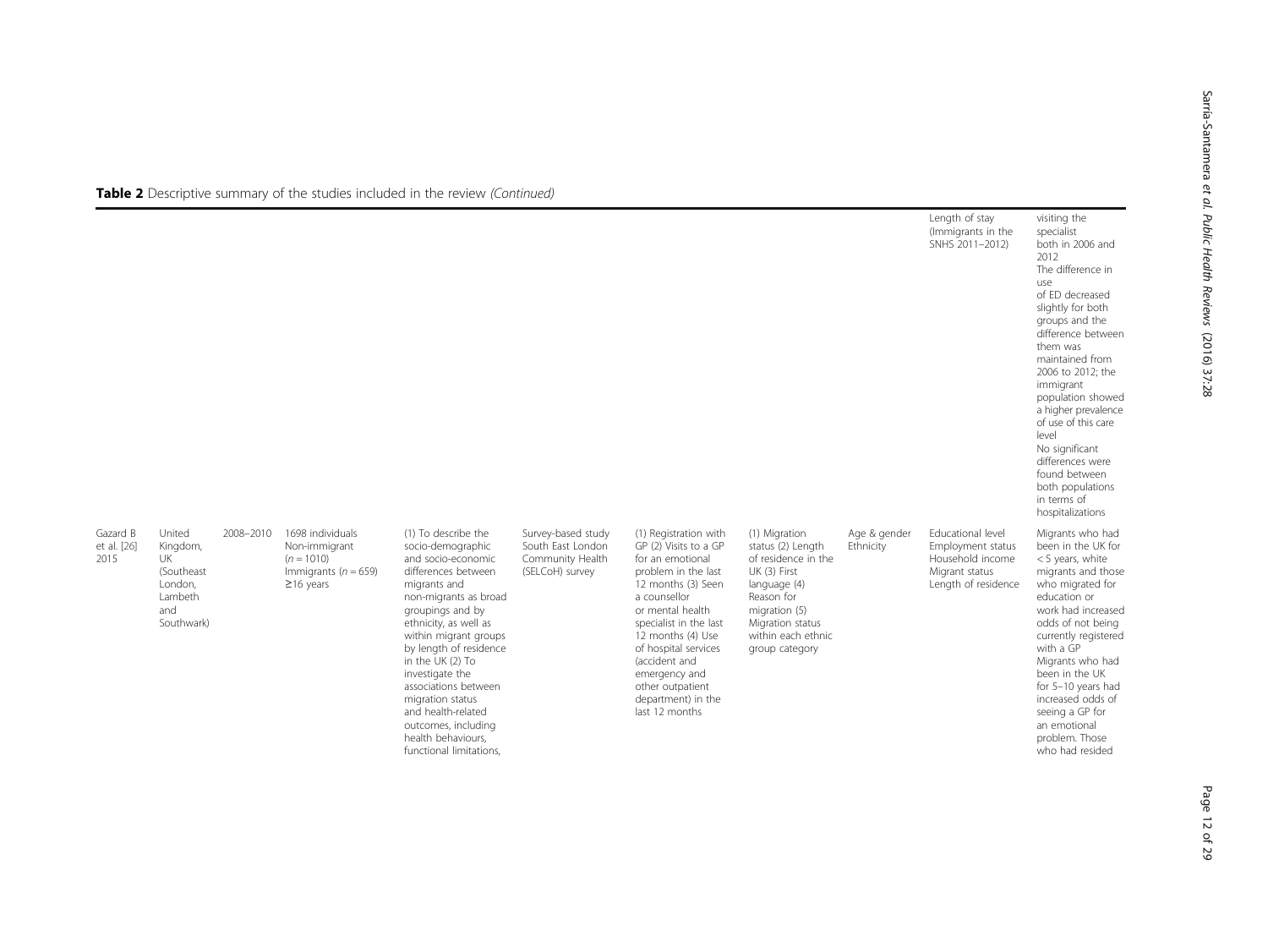|                                            |                               |                               |                                                                                                                                           | physical and mental<br>health status and<br>health service use (3)<br>To examine whether<br>and how the effect of<br>migration status<br>changes when it is<br>disaggregated by<br>length of residence,<br>first language, reason<br>for migration and<br>combined with<br>ethnicity |                                                                                                                             |                   |                                                               |              |                                 | in the UK for $<$ 5<br>years had<br>decreased odds<br>Those who had<br>migrated for<br>education had<br>increased odds of<br>visiting an<br>outpatient<br>department<br>compared to<br>non-migrants<br>decreased odds of<br>seeing a GP for an<br>emotional problem                                                                                                                                                                                                                                                        |
|--------------------------------------------|-------------------------------|-------------------------------|-------------------------------------------------------------------------------------------------------------------------------------------|--------------------------------------------------------------------------------------------------------------------------------------------------------------------------------------------------------------------------------------------------------------------------------------|-----------------------------------------------------------------------------------------------------------------------------|-------------------|---------------------------------------------------------------|--------------|---------------------------------|----------------------------------------------------------------------------------------------------------------------------------------------------------------------------------------------------------------------------------------------------------------------------------------------------------------------------------------------------------------------------------------------------------------------------------------------------------------------------------------------------------------------------|
| Gimeno-<br>Feliu LA<br>et al. [27]<br>2016 | Spain<br>(Aragón) &<br>Norway | Norway<br>2008&<br>Spain 2010 | Native born:<br>Spain ( $n = 1,102,391$ )<br>Norway ( $n = 4,351,084$ )<br>Immigrants:<br>Spain $(n = 35,851)$<br>Norway ( $n = 60,733$ ) | Analyse all registered<br>pharmacological<br>treatments for<br>immigrants from<br>Poland, China, Morocco<br>and Colombia<br>compared to natives,<br>aiming to identify<br>patterns of drug use for<br>each immigrant group<br>compared to host<br>countries                          | Register-based study<br>(1) Pharmaceutical<br>Billing Database in<br>Aragon (2) Norwegian<br>Prescription<br>Database-NorPD | Drug prescription | Country of birth<br>(Poland, Chine,<br>Colombia &<br>Morocco) | Age & gender | $\hspace{0.1mm}-\hspace{0.1mm}$ | In the two countries<br>studied, the<br>proportion<br>of immigrants that<br>purchased drugs<br>was significantly<br>lower than that of<br>the corresponding<br>native population<br>Immigrants from<br>Morocco showed<br>the highest drug<br>purchase rates<br>in relation to<br>natives, especially<br>for antidepressants,<br>pain killers and<br>drugs for peptic<br>ulcer.<br>Immigrants from<br>China and Poland<br>showed lowest<br>purchasing rates,<br>while Colombians<br>where more similar<br>to host countries |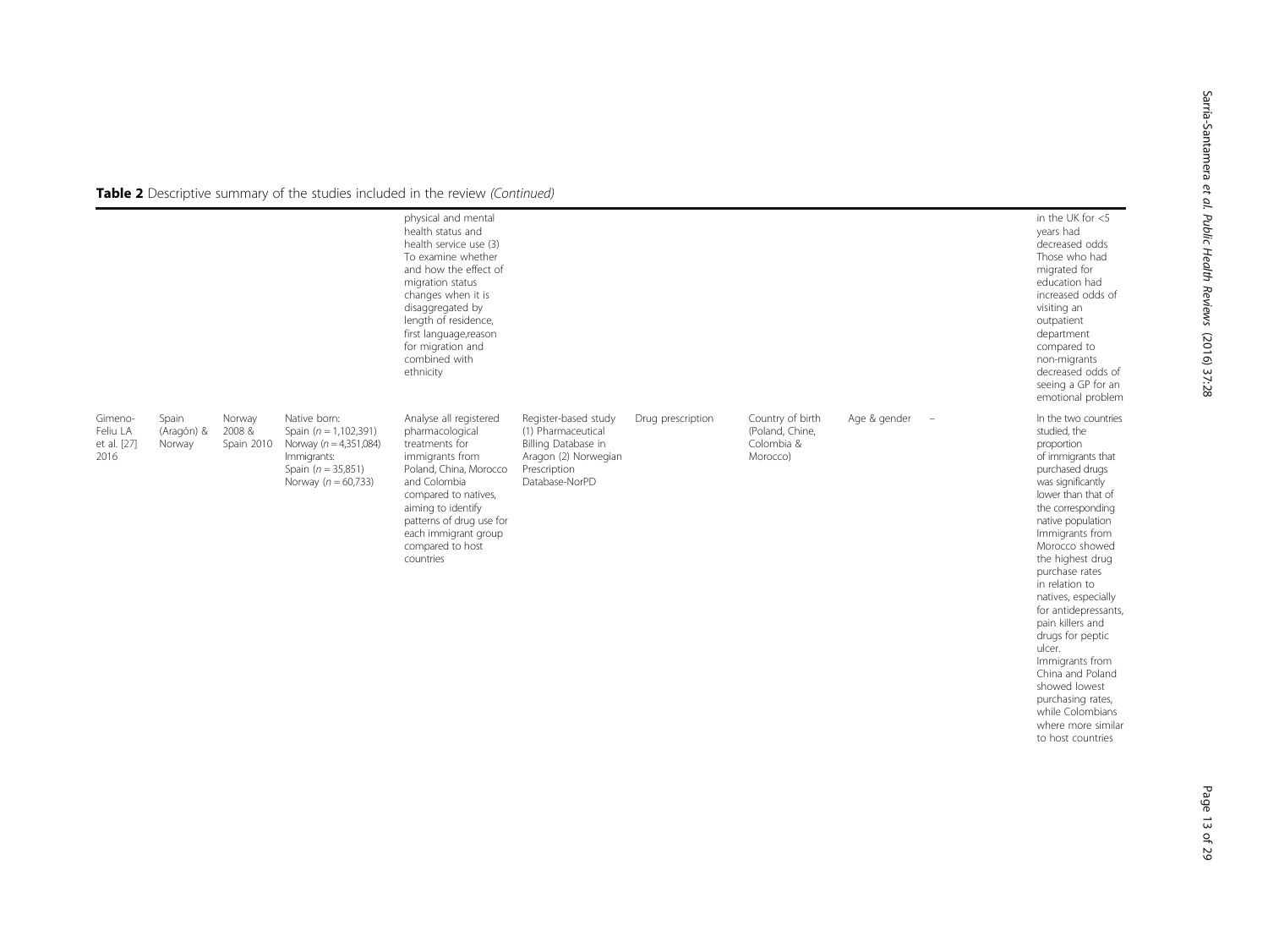| Gimeno-<br>Feliu LA<br>et al. [39]<br>2013 | Spain<br>(Aragón) | 2007 | 594,145 individuals<br>Natives ( $n = 527,881$ )<br>Immigrants ( $n = 66,264$ )<br>All ages | (1) To analyse the use<br>of primary care services<br>by immigrants<br>compared to Spanish<br>nationals, adjusted<br>by age and sex (2) To<br>analyse the differences<br>in frequency of visits<br>to primary care in<br>relation to geographic<br>origin      | Register-based study<br>Electronic medical<br>records register (OMI:<br>Computerized<br>Medical Office)                                     | (1) GP appointments<br>(2) Paediatric<br>appointments (3)<br>Nurse appointments<br>(4) Midwife<br>appointments (5)<br>Physiotherapy<br>appointments (6)<br>Dental appointments<br>(7) Social worker<br>appointments (8)<br>PHC team<br>appointments | Nationality                                                                                                                                                                                                                                                                       | Age & gender                                | $\overline{a}$                                                                                        | The immigrant<br>population makes<br>less use of PHC<br>services. This is<br>evident for all age<br>groups and<br>regardless of<br>immigrants'<br>countries of origin                                                                                                                                                                                                                                                                                     |
|--------------------------------------------|-------------------|------|---------------------------------------------------------------------------------------------|----------------------------------------------------------------------------------------------------------------------------------------------------------------------------------------------------------------------------------------------------------------|---------------------------------------------------------------------------------------------------------------------------------------------|-----------------------------------------------------------------------------------------------------------------------------------------------------------------------------------------------------------------------------------------------------|-----------------------------------------------------------------------------------------------------------------------------------------------------------------------------------------------------------------------------------------------------------------------------------|---------------------------------------------|-------------------------------------------------------------------------------------------------------|-----------------------------------------------------------------------------------------------------------------------------------------------------------------------------------------------------------------------------------------------------------------------------------------------------------------------------------------------------------------------------------------------------------------------------------------------------------|
| Klaufus L<br>et al. [40]<br>2014           | Netherlands 2008  |      | 14.131 individuals<br>Native born<br>$(n = 11,678)$ Immigrants<br>$(n = 2453) > 14$ years   | To investigate ethnic<br>differences as a factor<br>in mental healthcare<br>consumption in<br>patients with medium<br>& high risk of CMD<br>(common mental<br>disorders) and to<br>identify determinants<br>that may explain<br>possible ethnic<br>differences | Survey-based study<br>Health survey<br>conducted by Public<br><b>Health Services</b><br>(Amsterdam,<br>Rotterdam, Utrecht<br>and the Haque) | (1) GP visits<br>(last year) (2) Mental<br>health visit<br>(psychiatrist,<br>psychologist or a<br>mental health care<br>facility) last year                                                                                                         | Country of birth<br>(subject and<br>parents)<br>(1) Native Dutch<br>(2) First-generation<br>immigrant (foreign<br>born and almost<br>one parent<br>foreign born)<br>(2) Second-<br>generation<br>immigrant (born<br>in Netherland<br>with at least one<br>parent foreign<br>born) | Age & gender<br>Physical health<br>problems | Education level<br>Marital status<br>Employment<br>status Financial<br>situation Social<br>loneliness | Ethnic minority<br>groups contacted<br>the GP significantly<br>more often than<br>native Dutch<br>people, with the<br>exception of<br>Antillean/Aruban<br>immigrants<br>First-generation<br>immigrants tended<br>to contact the GP<br>more often than<br>second-generation<br>immigrants<br>The four ethnic<br>minority groups<br>visited a mental<br>healthcare<br>specialist more<br>often than the<br>Dutch; this<br>was significantly<br>higher among |

Page 14 of 29

the Turks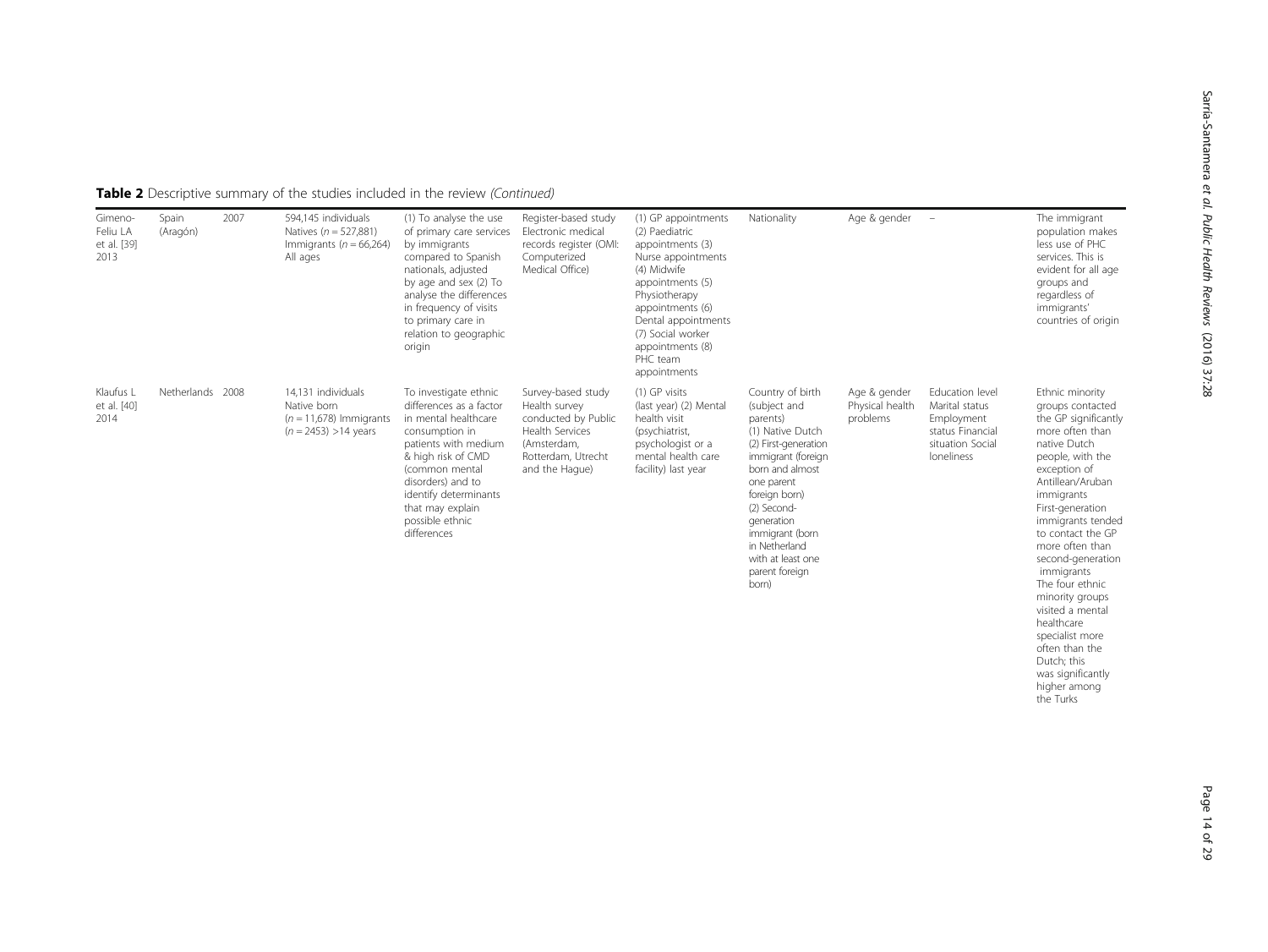Table 2 Descriptive summary of the studies included in the review (Continued)

| Kerkenaar<br>M et al. [41]<br>2013      | Austria               | October<br>$2010 -$<br>September<br>2011 | 3448 individuals<br>Natives $(n = 2930)$<br>Immigrants ( $n = 518$ )<br>$\geq$ 15 years  | To study: (1) the<br>prevalence of<br>dysphoric disorders<br>among different<br>groups of migrants<br>(first and second<br>generation from<br>different regions) in<br>comparison to the<br>native Austrian<br>population using<br>a validated<br>questionnaire (2) The<br>influence of<br>gender, socio-economic<br>factors, fluency of host<br>language and length<br>of stay in Austria on this<br>prevalence (3) The<br>utilization of healthcare<br>services of migrants and<br>Austrians with and<br>without a dysphoric<br>disorder | Survey-based study<br>(Telephone survey ad<br>hoc and PHO-4)                                                                        | (1) Visits to a GP in<br>the last 4 weeks (2)<br>Visits to specialists<br>in their own practices<br>in the last 4 weeks<br>(3) Out or inpatient<br>hospital care in the<br>last 4 weeks (4)<br>Prevalence of<br>dysphoric disorders | Country of birth<br>and country of<br>birth of fathers                                                    | Age & gender<br>Chronic disease                | Education level<br>Employment status<br>Living area Persons<br>in house                                                                                           | No significant<br>difference was<br>found in the<br>utilization of<br>healthcare services<br>associated with<br>dysphoric disorders,<br>except for a higher<br>utilization of<br>secondary/tertiary<br>care by female<br>migrants with a<br>dysphoric disorder<br>Immigrant males<br>without dysphoric<br>disorders had a<br>lower utilization<br>rate |
|-----------------------------------------|-----------------------|------------------------------------------|------------------------------------------------------------------------------------------|--------------------------------------------------------------------------------------------------------------------------------------------------------------------------------------------------------------------------------------------------------------------------------------------------------------------------------------------------------------------------------------------------------------------------------------------------------------------------------------------------------------------------------------------|-------------------------------------------------------------------------------------------------------------------------------------|-------------------------------------------------------------------------------------------------------------------------------------------------------------------------------------------------------------------------------------|-----------------------------------------------------------------------------------------------------------|------------------------------------------------|-------------------------------------------------------------------------------------------------------------------------------------------------------------------|--------------------------------------------------------------------------------------------------------------------------------------------------------------------------------------------------------------------------------------------------------------------------------------------------------------------------------------------------------|
| Koopmans<br>GT et al.<br>$[17]$<br>2013 | Netherlands 2001-2003 |                                          | 9077 individuals<br>Native Dutch<br>$(n = 7772)$ Immigrants<br>$(n = 1305) \ge 18$ years | To investigate ethnic-<br>related differences in<br>utilization in outpatient<br>mental health care                                                                                                                                                                                                                                                                                                                                                                                                                                        | Survey-based study<br>Dutch Second<br>National Survey of<br>General Practice<br>(A representative<br>sample of 104 GP<br>practices) | Contact with any<br>mental health service<br>during the last 12<br>months                                                                                                                                                           | Place of birth<br>(subject and<br>parents)<br>Surinamese,<br>Dutch, Antilleans,<br>Moroccans and<br>Turks | Age & gender<br>Self-reported<br>mental health | Education level<br>Marital status<br>Proficiency in<br>Dutch language<br>Orientation towards<br>modern western<br>values Lay views<br>on illness and<br>treatment | Migrant group's<br>utilization is about<br>half the level of<br>the native Dutch                                                                                                                                                                                                                                                                       |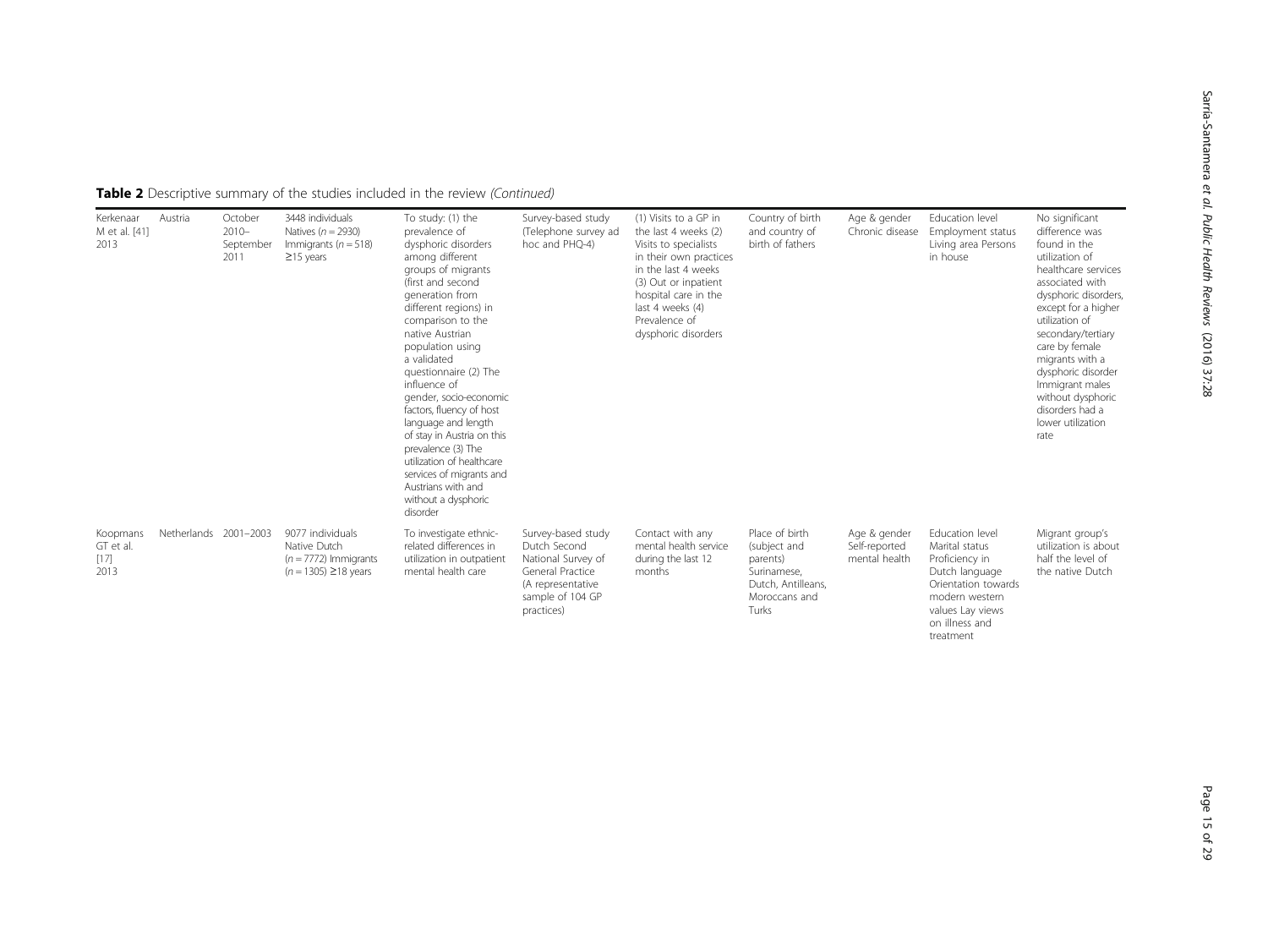| Lee CH<br>et al. [42]<br>2013       | Singapore                  | 2008-2010 | 374 patients with<br>diagnosis of STEMI<br>Singapore-born<br>citizens ( $n = 286$ )<br>Immigrants ( $n = 88$ )                                | To study disparities in<br>accessibility to high<br>quality health care,<br>and if patients'<br>psychosocial condition<br>after discharge was<br>associated with their<br>immigration status | Survey-based study<br>Survey at university-<br>affiliated hospital in<br>Singapore                                                 | Patients treated<br>with primary<br>percutaneous<br>coronary intervention,<br>median symptom-to-<br>balloon time, median<br>door-to-balloon time<br>and prescription of<br>evidence-based<br>medical therapy                                  | Place of birth and<br>citizenship (1)<br>Singapore-born<br>citizens (2)<br>Foreign-born<br>citizens (3)<br>Permanent<br>residents                               | Cardiovascular<br>risk factor<br>profile<br>Admission<br>pathway                                  | Education level<br>Occupation Average<br>monthly household<br>income                                                                                                                      | There were no<br>major disparities<br>in access to high<br>quality health care<br>for patients with<br>different immigration<br>status |
|-------------------------------------|----------------------------|-----------|-----------------------------------------------------------------------------------------------------------------------------------------------|----------------------------------------------------------------------------------------------------------------------------------------------------------------------------------------------|------------------------------------------------------------------------------------------------------------------------------------|-----------------------------------------------------------------------------------------------------------------------------------------------------------------------------------------------------------------------------------------------|-----------------------------------------------------------------------------------------------------------------------------------------------------------------|---------------------------------------------------------------------------------------------------|-------------------------------------------------------------------------------------------------------------------------------------------------------------------------------------------|----------------------------------------------------------------------------------------------------------------------------------------|
| Marchesini<br>G et al. [43]<br>2014 | Italy                      | 2010      | 7,856,348 patients<br>Italy-born Italian<br>citizens ( $n = 7,328,383$ )<br>Foreign-born no Italian<br>citizens ( $n = 527,965$ )<br>All ages | To assess whether<br>prevalence, treatment<br>and direct costs of<br>drug-treated diabetes<br>were similar in<br>migrants and in<br>people of Italian<br>citizenship                         | Register-based study<br>Administrative data<br>sources of all Italian<br>residents in 30 health<br>districts (ARNO<br>observatory) | (1) Prescriptions<br>(2) Hospitalizations<br>(3) Healthcare<br>services (consultations,<br>laboratory tests and<br>other diagnostic<br>procedures)                                                                                            | Place of birth                                                                                                                                                  | Age & gender                                                                                      | Place of residence                                                                                                                                                                        | Migrants show<br>a higher risk of<br>diabetes but less<br>intense treatment                                                            |
| Pourat N<br>et al. [44]<br>2014     | <b>USA</b><br>(California) | 2009-2010 | 59,938 individuals<br>Natives $(n = 8602)$<br>Immigrants ( $n = 388$ )<br>All ages                                                            | Test the validity of<br>the assertion that<br>undocumented<br>immigrants are more<br>frequent users of<br>health care                                                                        | Survey-based study<br>California Health<br>Interview Survey<br>(CHIS)                                                              | (1) Number of<br>doctor visits in the<br>past year<br>(2) Percentage of<br>respondents with an<br>ED visits among<br>children and adults in<br>the past year $(3)$<br>Percentage of<br>children who had a<br>doctor visit in the<br>past year | $(1)$ US-born $(2)$<br>Naturalized citizen<br>(3) Legal<br>permanent<br>resident or other<br>authorized<br>immigration status<br>(4) Undocumented<br>immigrants | Age & gender<br>Ethnicity<br>Self-assessed<br>health status<br>Number of<br>chronic<br>conditions | Insurance coverage<br>Official<br>Employment status<br>Household income<br>Family status<br>Family size<br>Language (English)<br>proficiency<br>Region of residence<br>Place of residence | Utilization among<br>undocumented<br>immigrants<br>in all analyses was<br>lower than or<br>similar to that of<br>other groups          |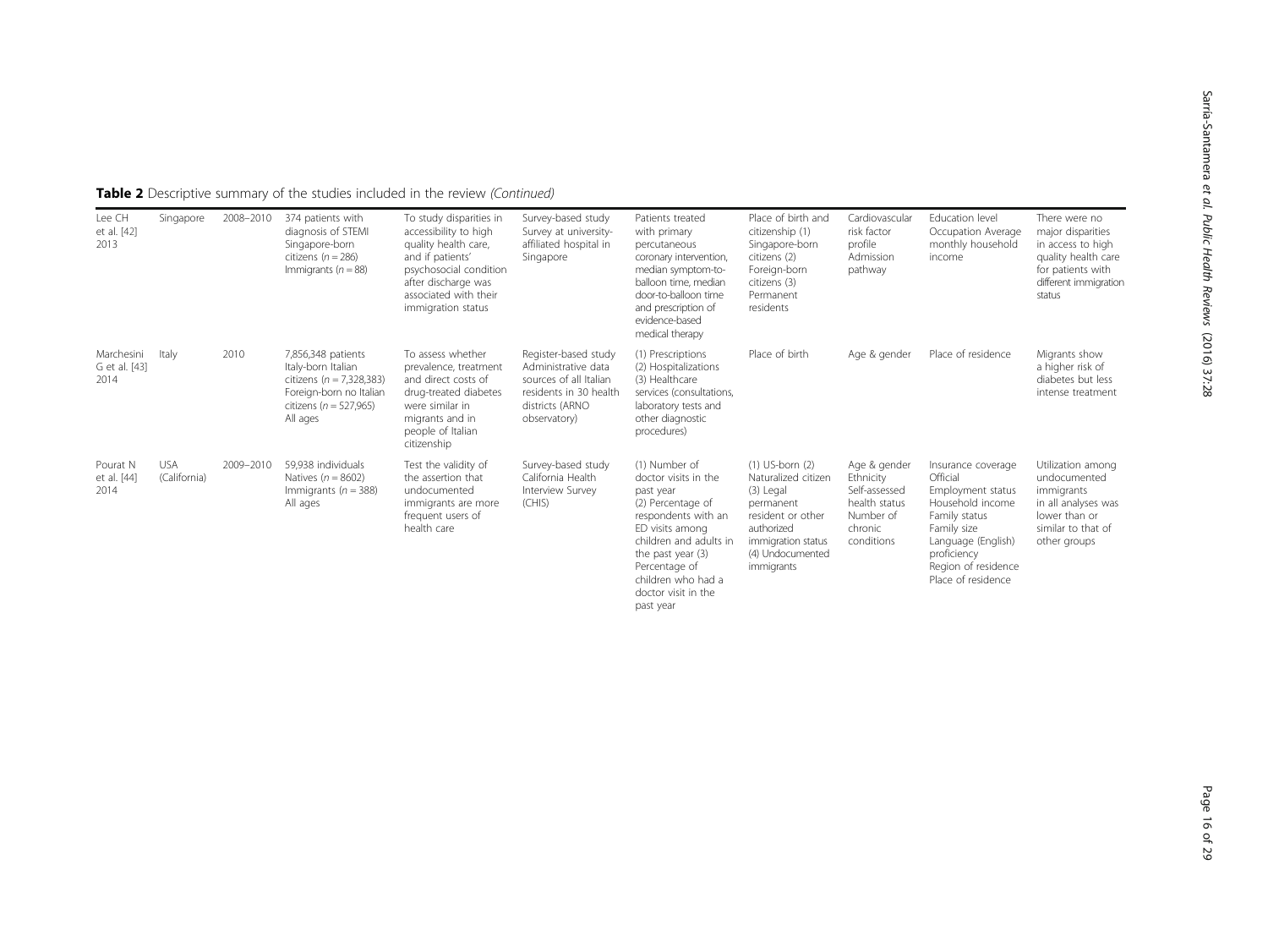| Table 2 Descriptive summary of the studies included in the review (Continued) |  |  |
|-------------------------------------------------------------------------------|--|--|
|                                                                               |  |  |

| Ramos JM<br>et al. [28]<br>2013 | Spain<br>(Alicante) | 2011      | 42.839 individuals<br>Natives ( $n = 38,620$ )<br>Immigrants ( $n = 4219$ )<br>$\geq$ 15 years | To compare hospital<br>admission rates,<br>diagnoses at hospital<br>discharge, service of<br>admission at hospital<br>discharge, and mortality<br>between FCs and<br>autochthonous<br>citizens (ACs) | Register-based study<br>Hospital discharges<br>registries from<br>hospital information<br>systems (Hospital<br>General Universitario<br>de Alicante (HGUA)<br>and Hospital<br>Universitario de<br>Sant Joan d'Alacant<br>(HUS) | Hospital admissions                                                                                                                                                   | Foreign citizen<br>(FC)<br>(people without<br>Spanish<br>citizenship)<br>(1) FCs from high<br>income countries<br>(born in 25<br>European Union<br>countries,<br>Switzerland,<br>Iceland, Norway,<br>the USA,<br>Canada, Japan,<br>and Australia)<br>(2) FCs from low<br>income countries<br>(born elsewhere:<br>North Africa and<br>the Middle East.<br>Latin America,<br>Eastern Europe,<br>Sub-Saharan<br>Africa, and Asia) | Age & gender<br>Diagnosis at<br>discharge<br>Unit of<br>admission<br>Destination<br>at discharge<br>Length of<br>stay | $\overline{\phantom{a}}$                                                               | The utilization rate<br>was lower in<br>foreign citizens                                                                                                                                                                                                                                                                                                      |
|---------------------------------|---------------------|-----------|------------------------------------------------------------------------------------------------|------------------------------------------------------------------------------------------------------------------------------------------------------------------------------------------------------|--------------------------------------------------------------------------------------------------------------------------------------------------------------------------------------------------------------------------------|-----------------------------------------------------------------------------------------------------------------------------------------------------------------------|--------------------------------------------------------------------------------------------------------------------------------------------------------------------------------------------------------------------------------------------------------------------------------------------------------------------------------------------------------------------------------------------------------------------------------|-----------------------------------------------------------------------------------------------------------------------|----------------------------------------------------------------------------------------|---------------------------------------------------------------------------------------------------------------------------------------------------------------------------------------------------------------------------------------------------------------------------------------------------------------------------------------------------------------|
| Rucci P<br>et al. [18]<br>2015  | Italia<br>(Bologna) | 2010-2011 | 8990 individuals<br>Natives ( $n = 8602$ )<br>Immigrants<br>$(n = 388)$ All ages               | To determine whether<br>disparities exist in<br>mental healthcare<br>provision to<br>immigrants and<br>natives with severe<br>mental illness                                                         | Register-base study<br>Information system<br>of the Departments<br>of Mental Health<br>(DMH), Emilia-<br>Romagna                                                                                                               | (1) Receiving<br>psychosocial<br>rehabilitation the<br>following year (2)<br>Days admitted to<br>hospital wards or<br>to residential facilities<br>the following year | Citizenship<br><i>(immigrants)</i><br>comprise regular<br>immigrants, non-<br>documented<br>immigrants,<br>no Italian<br>citizenship)                                                                                                                                                                                                                                                                                          | Age & gender<br>Mental illness<br>diagnosis<br>Age at first<br>contact<br>Duration of<br>episode                      | Education level<br>Marital status<br>Working status<br>Living arrangement<br>CMHC area | Although the<br>probability of<br>receiving<br>any mental health<br>intervention is<br>similar between<br>immigrants and<br>Italians, the number<br>of interventions and<br>the duration of<br>admissions are<br>lower for immigrants<br>Immigrants spend<br>less days of<br>residential care<br>in licensed<br>psychiatric facilities<br>or other facilities |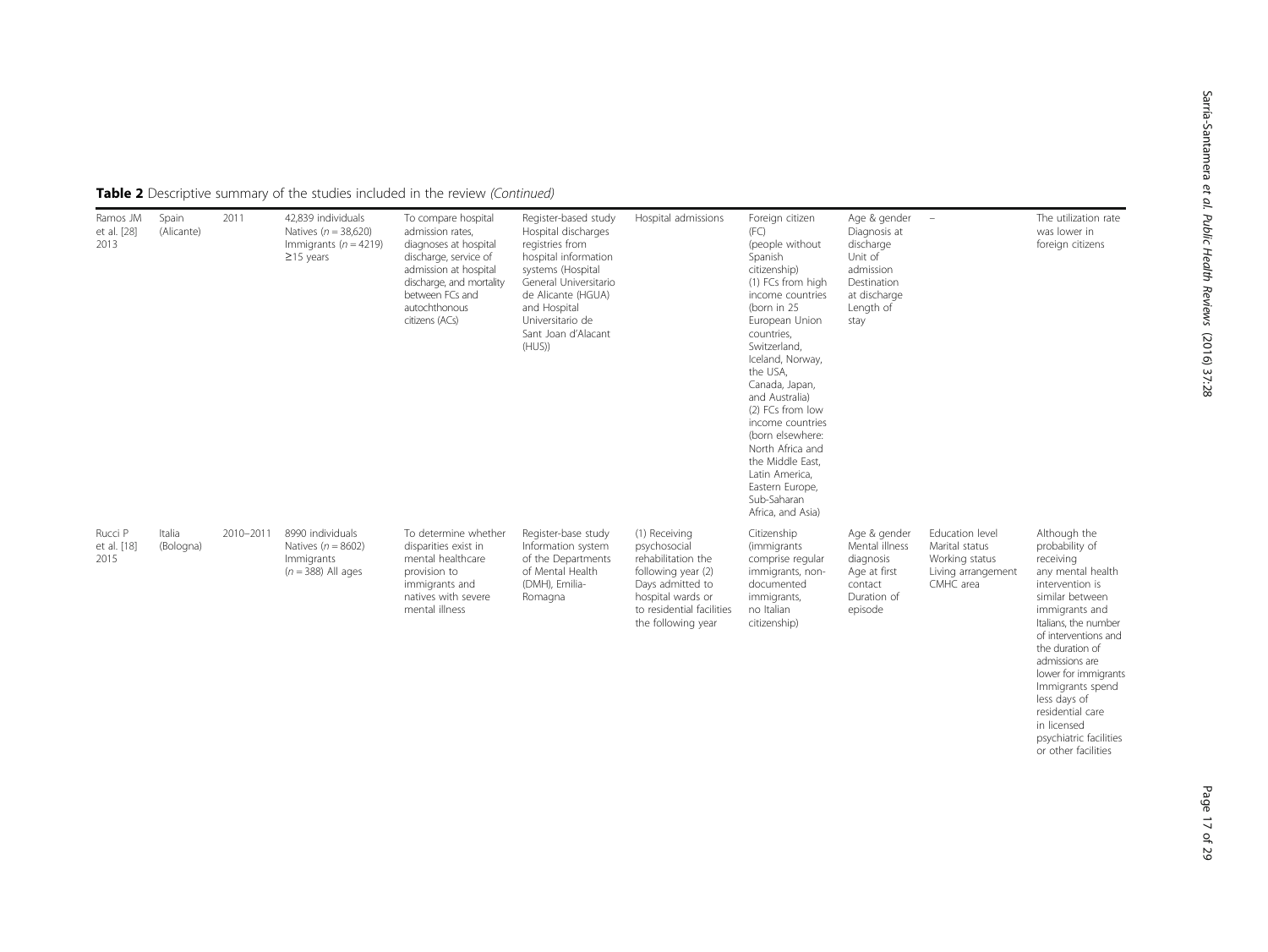| Table 2 Descriptive summary of the studies included in the review (Continued) |  |
|-------------------------------------------------------------------------------|--|
|-------------------------------------------------------------------------------|--|

| Smith-<br>Nielsen S<br>et al. [45]<br>2015 | Denmark | June-<br>August<br>2007 | 3,573 individuals<br>Natives $(n = 1131)$<br>Labour immigrants<br>$(n = 808)$<br>RGE immigrants<br>$(n = 1634)$ 18-64 years | To investigate whether<br>potential differences<br>exist in the use of<br>private practicing<br>psychiatrists and<br>psychologists               | Register and survey-<br>based study<br>Survey and registry<br>study on health and<br>health behaviour of<br>individuals registered<br>at the Danish Civil<br>Registration System<br>(CPR number)        | Use of psychiatrist<br>or psychologist<br>last year                                              | Citizenship:<br>(1) Ethnic Danes<br>(at least one<br>parent born in<br>Denmark with<br>Danish citizenship)<br>(2) Immigrant<br>(people residing<br>in Denmark<br>for a minimum<br>of 3 years and<br>born in a foreign<br>country to parents<br>without Danish<br>citizenship)<br>(RGC: Refugee<br>Generating<br>Countries: Turkey,<br>Pakistan, Iraq, Iran,<br>Lebanon, Syria,<br>Somalia<br>and Yugoslavia) | Age & gender<br>Mental health<br>status<br>Physical health<br>symptoms | Marital status<br>Education level<br>Employment status<br>Household income<br>Length of stay in<br>Denmark<br>Oral Danish<br>proficiency | Immigrants from<br>RGC have similar<br>or higher use of<br>psychiatrists and<br>psychologists in<br>private practice<br>when taking mental<br>health into account<br>Labour immigrants<br>in general, except<br>for women using<br>psychiatrists, have<br>lower use of<br>psychiatrists and<br>psychologists |
|--------------------------------------------|---------|-------------------------|-----------------------------------------------------------------------------------------------------------------------------|--------------------------------------------------------------------------------------------------------------------------------------------------|---------------------------------------------------------------------------------------------------------------------------------------------------------------------------------------------------------|--------------------------------------------------------------------------------------------------|--------------------------------------------------------------------------------------------------------------------------------------------------------------------------------------------------------------------------------------------------------------------------------------------------------------------------------------------------------------------------------------------------------------|------------------------------------------------------------------------|------------------------------------------------------------------------------------------------------------------------------------------|--------------------------------------------------------------------------------------------------------------------------------------------------------------------------------------------------------------------------------------------------------------------------------------------------------------|
| Spinogatti<br>F et al. [29]<br>2015        | Italy   | 2001-2010               | 139.775 individuals<br>>17 years                                                                                            | To analyse the<br>differences in mental<br>health service<br>utilization by immigrant<br>and native populations                                  | Register-base study<br>Regional mental<br>health information<br>system Departments<br>of Mental Health<br>(DHM), Lombardy                                                                               | (1) Contact with<br>psychiatric services<br>(2) Hospitalization<br>in acute psychiatric<br>wards | Country of birth                                                                                                                                                                                                                                                                                                                                                                                             | Age & gender<br>Mental disorder                                        | Marital status<br>Education level<br>Employment status                                                                                   | The treated<br>prevalence of<br>native patients<br>outnumbers that<br>of immigrant ones,<br>although immigrant<br>patients use acute<br>mental health<br>services more<br>frequently                                                                                                                         |
| Straiton M<br>et al. [19]<br>2014          | Norway  | 2008                    | 2.712.974 individuals<br>Natives ( $n = 2,604,757$ )<br>Immigrants ( $n = 108,217$ )<br>18-67 years                         | To explore treatment<br>options in primary care<br>for immigrant women<br>with mental health<br>problems compared<br>with non-immigrant<br>women | Register-base study<br>National registries<br>(1) National Population<br>Register (2) Norwegian<br>Health Economics<br>Administration<br>database-HELFO (3)<br>Norwegian Prescription<br>Database-NorPD | PHC services (1) GP<br>psychological<br>consultations (2)<br>EPC psychological<br>consultation   | Country of birth<br>(1) Natives (born<br>in Norway with<br>both parents born<br>in Norway)<br>(2) Immigrants<br>(born abroad with<br>both parents from<br>abroad) staying at<br>least 6 months                                                                                                                                                                                                               | Age & gender<br>GP and EPC<br>non-<br>psychological<br>consultation    | Marital status<br>Income level<br>Length of stay<br>Reason for migration<br>Place of residence                                           | Overall, immigrants<br>are less likely<br>to use a GP or<br>EPC services for<br>mental health<br>problems Immigrant<br>women are<br>somewhat<br>underrepresented in<br>PHC care services                                                                                                                     |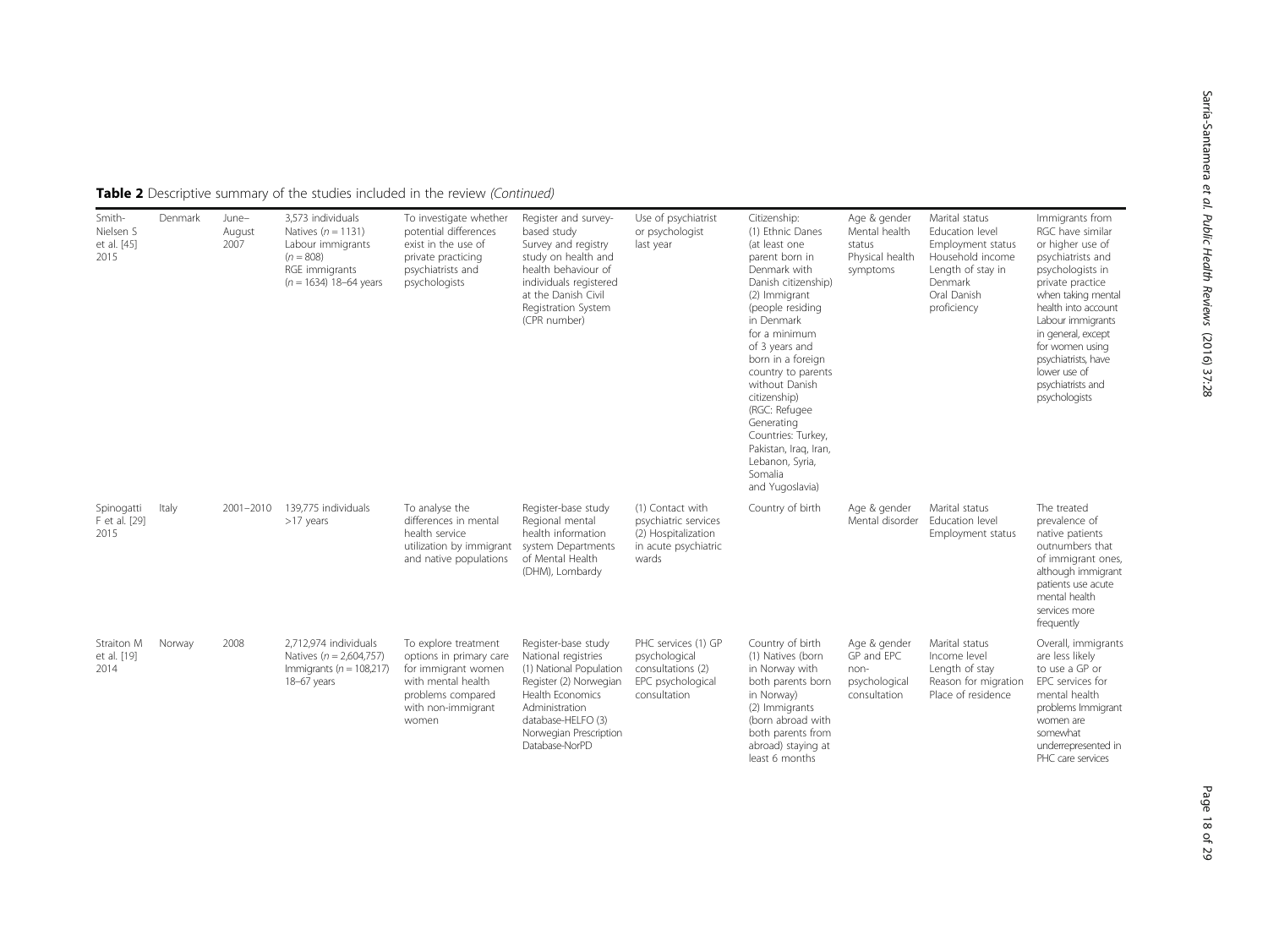|                                    |            |           |                                                                                                                                         |                                                                                                                                                                                                                                                                                                                                                                              |                                                                                                                                                                                                         |                                                                                                                                                                                                       |                                                                                                                                                                                                                                                                                                 |                                                                                                                                                                                       |                                                                                                                                                          | for mental health<br>problems                                                                                                                                                                                                                                                                           |
|------------------------------------|------------|-----------|-----------------------------------------------------------------------------------------------------------------------------------------|------------------------------------------------------------------------------------------------------------------------------------------------------------------------------------------------------------------------------------------------------------------------------------------------------------------------------------------------------------------------------|---------------------------------------------------------------------------------------------------------------------------------------------------------------------------------------------------------|-------------------------------------------------------------------------------------------------------------------------------------------------------------------------------------------------------|-------------------------------------------------------------------------------------------------------------------------------------------------------------------------------------------------------------------------------------------------------------------------------------------------|---------------------------------------------------------------------------------------------------------------------------------------------------------------------------------------|----------------------------------------------------------------------------------------------------------------------------------------------------------|---------------------------------------------------------------------------------------------------------------------------------------------------------------------------------------------------------------------------------------------------------------------------------------------------------|
| Straiton ML<br>et al. [20]<br>2016 | Norway     | 2008      | 1.283.437 individuals<br>Natives ( $n = 1,230,175$ )<br>Immigrants ( $n = 53,262$ )<br>$20-67$ years                                    | (1) To identify in which<br>forms of treatment<br>immigrant women are<br>over or under<br>represented compared<br>with native Norwegians,<br>and if this varied by<br>country of origin<br>(2) To determine<br>whether use of an<br>interpreter increases<br>the likelihood of<br>accessing different<br>treatment types                                                     | Register-base study<br>National registries (1)<br>National Population<br>Register (2) Norwegian<br>Health Economics<br>Administration<br>database-HELFO (3)<br>Norwegian Prescription<br>Database-NorPD | Mental health<br>services (1)<br>Conversational<br>therapy (2) Psychiatric<br>referrals (3)<br>Psychotropic<br>medication (4)<br>Certificates for<br>sickness<br>leave and disability<br>applications | Country of birth<br>(1) Natives (born<br>in Norway with<br>both parents born<br>in Norway)<br>(2) Immigrants<br>(born abroad with<br>both parents from<br>abroad) staying at<br>least 6 months,<br>divided according<br>to the World Bank<br>income categories<br>of their country<br>of origin | Age<br>Diagnosis<br>Use of<br>interpreter                                                                                                                                             | Marital status<br>Income level<br>Length of stay<br>Place of residence                                                                                   | Women are<br>somewhat<br>underrepresented<br>in PHC services<br>for mental health<br>problems A higher<br>percentage of<br>Norwegian<br>women had had a<br>Psychiatric<br>consultation than<br>any of the 6<br>immigrant groups<br>Psychiatric referral<br>rates did not differ<br>by country of origin |
| Tarraf W<br>et al. [30]<br>2014    | <b>USA</b> | 2000-2008 | 167.889 individuals<br>US-born $(n = 133.102)$<br>Naturalized FB-citizens<br>$(n = 14.338)$ Non-citizens<br>$(n = 20,449) \ge 18$ years | (1) Provide a detailed<br>accounting of ED use<br>with policy-relevant<br>immigrant<br>classifications (2)<br>Examine associations<br>between ED use and<br>citizenship status<br>using a Behavioural<br>Model of healthcare<br>access and utilization<br>(3) Determine the<br>most important factors<br>associated with<br>differences in<br>immigrants' ED<br>services use | Survey-based study<br>(1) Medical<br>Expenditures<br>Panel Survey (MEPS)<br>(2) National Health<br>Interview Survey                                                                                     | Self-reported<br>past-year<br>ED use                                                                                                                                                                  | Immigration status<br>and place of birth<br>(1) US-born citizens<br>(2) Naturalized<br>foreign-born (FB)<br>citizens (immigrants<br>who have obtained<br>US citizenship)<br>(3) FB non-citizens<br>(legal permanent<br>residents, as well as<br>undocumented<br>and "other"<br>immigrants)      | Age & gender<br>Self-reported<br>ethnicity/race<br>Self-rated<br>health<br>Medical<br>conditions<br>Past-year<br>healthcare<br>provider visits<br>Past-year<br>hospital<br>discharges | Insurance status<br>Usual source<br>of care availability<br>Education level<br>Household<br>income-to-poverty<br>Place of residence<br>(urbanity) Region | Immigrants, and<br>particularly<br>non-citizens,<br>were less likely to<br>use ED services<br>Non-citizens are<br>less likely to use<br>ED services and<br>showed that they<br>are also less likely<br>to be repeat users                                                                               |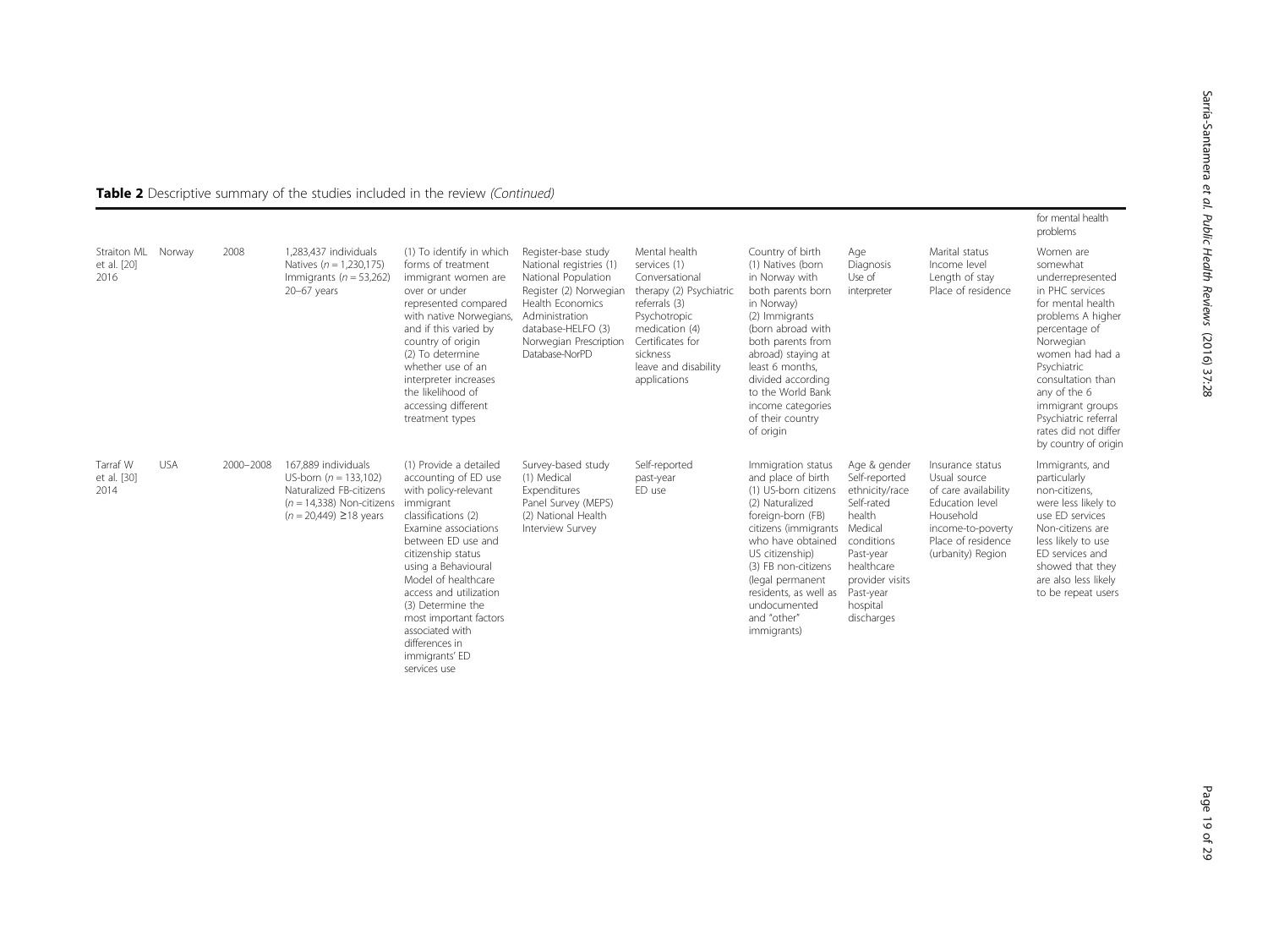Sarría-Santamera

et al. Public Health Reviews

(2016) 37:28

| Tormo MJ<br>et al. [31]<br>2015     | Spain<br>(Murcia) | 2006-2008 | 2453 individuals<br>Natives ( $n = 1303$ )<br>Immigrants ( $n = 1303$ )<br>18-64 years         | To describe the<br>utilization of health<br>services among<br>immigrant and male<br>and female native<br>populations                                                                                                                                                   | Survey-based study<br>(1) Spanish National<br>Health Survey (SNHS)<br>(2) Health and Culture<br>Survey (SyC) | (1) Unmet healthcare<br>need in the last<br>12 months (2) Visit<br>to a GP in the last<br>year (3) Visit to<br>dentist in the last<br>year (4) Hospitalization<br>and ED visit in the<br>past year (5) Drug<br>consumption it<br>last 2 weeks | Immigrants with<br>Health Insurance<br>Card (Tarjeta<br>Sanitaria<br>Individual-TSI) | Age & gender<br>Self-assessed<br>health status<br>Health<br>problems<br>last year<br>Activity<br>limitation<br>last 2 weeks | Education level<br>Social class                                                                                                                                                                                  | Migrants showed<br>a lower use of<br>PHC services<br>specialists,<br>but a higher use<br>of ED                                                                                                                                   |
|-------------------------------------|-------------------|-----------|------------------------------------------------------------------------------------------------|------------------------------------------------------------------------------------------------------------------------------------------------------------------------------------------------------------------------------------------------------------------------|--------------------------------------------------------------------------------------------------------------|-----------------------------------------------------------------------------------------------------------------------------------------------------------------------------------------------------------------------------------------------|--------------------------------------------------------------------------------------|-----------------------------------------------------------------------------------------------------------------------------|------------------------------------------------------------------------------------------------------------------------------------------------------------------------------------------------------------------|----------------------------------------------------------------------------------------------------------------------------------------------------------------------------------------------------------------------------------|
| Verhagen I<br>et al. [32]<br>2014   | Netherlands 2010  |           | 68.214 individuals<br>Natives $(n = 33,725)$<br>Immigrants ( $n = 34,489$ )<br>$\geq$ 55 years | To study whether<br>healthcare use of the<br>four ethnic minority<br>elderly populations in<br>the Netherlands varies<br>from the ethnic Dutch<br>elderly                                                                                                              | Register-base study<br>Registry data from<br>the Achmea Health<br>Insurance Company<br>(Achmea)              | $(1)$ GP services $(2)$<br>Receipt of<br>prescriptions (3)<br>Physical therapy (4)<br>Hospital services (5)<br>Medical aids to help<br>with a limitation                                                                                      | Country of birth<br>or surname<br>Turkish, Moroccan,<br>Surinamese<br>and Moluccan   | Age & gender                                                                                                                | Additional health<br>insurance<br>Neighbourhood<br>deprived                                                                                                                                                      | The use of PHC<br>facilities (GP services<br>and prescriptions)<br>within most ethnic<br>minority groups is<br>higher; however,<br>they generally<br>make less use of<br>hospital care,<br>medical aids, and<br>physical therapy |
| Villarroel N<br>et al. [46]<br>2015 | Spain             | 2006      | 22,224 patients Natives<br>$(n = 20,226)$ Immigrants<br>$(n = 1998)$ 16-64 years               | (1) To analyse<br>differences in patterns<br>of healthcare use<br>(visits to PC,<br>hospitalizations and<br>emergency visits)<br>between the native<br>Spanish population<br>and immigrants<br>from the seven leading<br>countries in terms of<br>number of immigrants | Survey-based study<br>Spanish National<br>Health Survey (SNHS)<br>2006-2007                                  | (1) Visit to a GP in the<br>4 weeks before (2)<br>Hospitalization in the<br>past year (3) ED visits<br>in the past year                                                                                                                       | Country of birth                                                                     | Age & gender<br>Self-perceived<br>health status                                                                             | Marital status<br>Educational level<br>Employment status<br>Social support<br>(adapted from the<br>Duke-UNC<br>Functional Social<br>Support<br>Ouestionnaire)<br>Social support<br>(adapted from the<br>Duke-UNC | Immigrants made<br>less than, or<br>about the same<br>use of healthcare<br>services Amona<br>men, a lower use<br>of healthcare<br>services was found<br>among<br>those born in<br>Romania for all<br>healthcare levels           |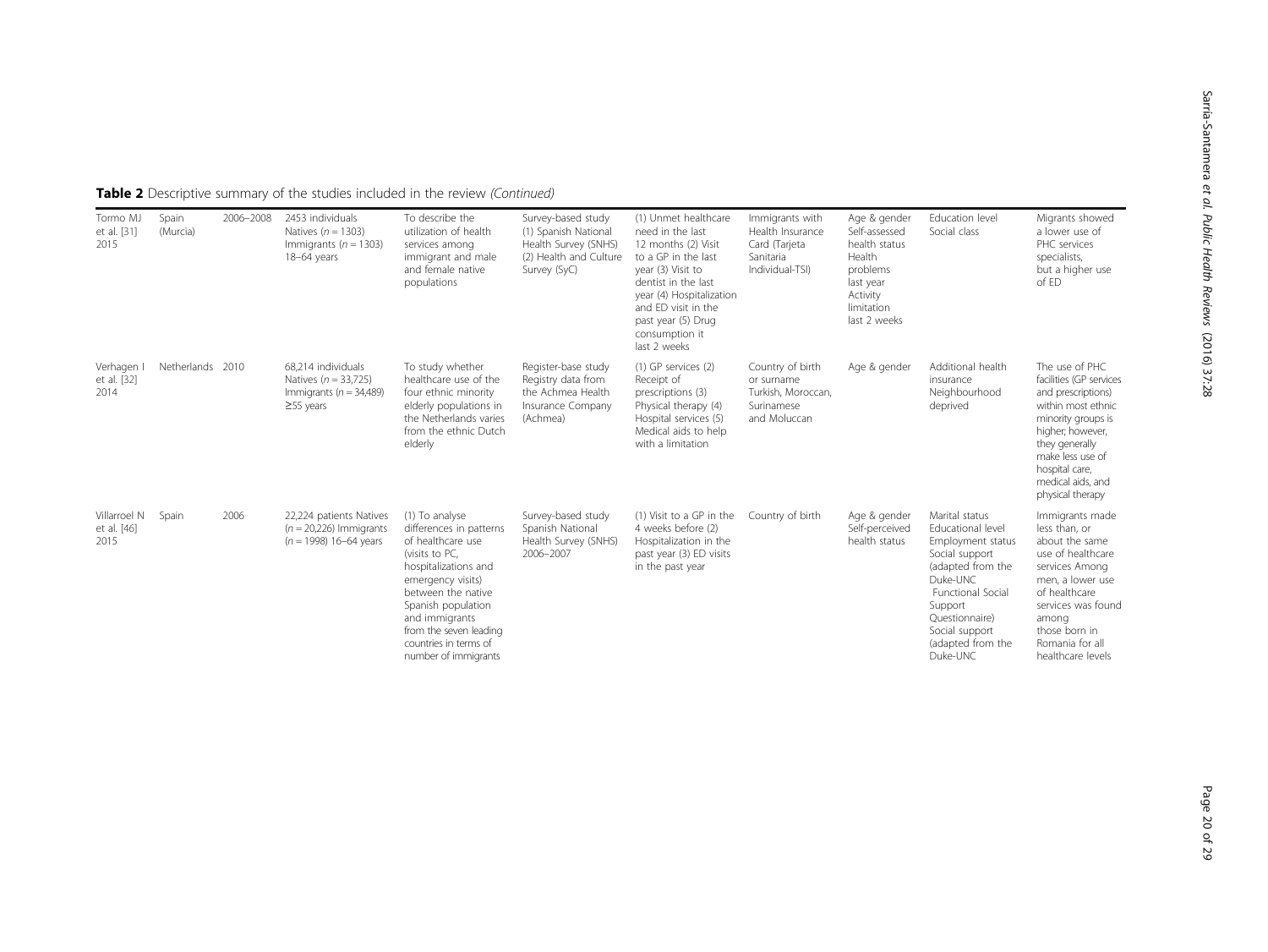|                          |        |           |                                                                                                  | in Spain in 2006 (2) To<br>examine whether the<br>differences are explained<br>by self-perceived health<br>status, educational level,<br>family characteristics,<br>employment status and<br>social support (3) To<br>determine whether the<br>patterns of association<br>differ by gender |                                                                  |                                                                                                                                                               |                                                                                                                                                                                                                              |                                                                                                                                                                       | Functional Social<br>Support<br>Ouestionnaire)                                                                                                                                          | and among<br>Ecuadorians for<br>hospitalizations<br>Among women<br>a lower use of<br>PHC was found<br>among those born<br>in Argentina, Bolivia<br>and Ecuador, and a<br>higher use among<br>Peruvians. No<br>differences were<br>observed with<br>native-born subjects<br>A higher utilization<br>of healthcare<br>services was<br>only found among<br>men born in Bolivia.<br>who were more<br>likely to use<br>hospitalization |
|--------------------------|--------|-----------|--------------------------------------------------------------------------------------------------|--------------------------------------------------------------------------------------------------------------------------------------------------------------------------------------------------------------------------------------------------------------------------------------------|------------------------------------------------------------------|---------------------------------------------------------------------------------------------------------------------------------------------------------------|------------------------------------------------------------------------------------------------------------------------------------------------------------------------------------------------------------------------------|-----------------------------------------------------------------------------------------------------------------------------------------------------------------------|-----------------------------------------------------------------------------------------------------------------------------------------------------------------------------------------|-----------------------------------------------------------------------------------------------------------------------------------------------------------------------------------------------------------------------------------------------------------------------------------------------------------------------------------------------------------------------------------------------------------------------------------|
| Wang L<br>$[47]$<br>2014 | Canada | 2005-2010 | 94.948 individuals<br>Canadian-born $(n =$<br>73,806) Foreign born<br>$(n = 21,142)$ 18-75 years | Explore the relationships<br>among individual<br>socio-economic status.<br>residential<br>neighbourhood<br>characteristics and<br>self-reported health for<br>multiple immigrant<br>groups                                                                                                 | Survey-based study<br>Canadian Community<br>Health Survey (CCHS) | (1) Have a regular<br>physician (2) Stay<br>overnight in hospital<br>(3) Number of<br>dental visits per year<br>(4) Number of<br>physician visits per<br>year | Country of birth,<br>ethnic origin and<br>immigrant status<br>(1) Native born (2)<br>Long-standing<br>groups (Italian and<br>Portuguese)<br>(3) Recent groups<br>(Chinese and<br>South Asian) (4)<br>Overall foreign<br>born | Age & gender<br>Self-perceived<br>health status<br>Chronic<br>diseases Health<br>behaviour<br>(smoke,<br>overweight,<br>physical<br>activity,<br>vegetable<br>intake) | Marital status<br>Education level<br>Household<br>income<br>Language<br>proficiency<br>Length of stay<br>Neighbourhood<br>characteristics<br>(deprivation &<br>ethnic<br>concentration) | Immigrants have<br>lower rates of<br>overnight stay<br>in hospital<br>All four selected<br>immigrant groups<br>have higher rates<br>for having a<br>regular physician<br>Immigrants<br>report significantly<br>more physician<br>visits Foreign-born<br>groups report<br>fewer dental visits                                                                                                                                      |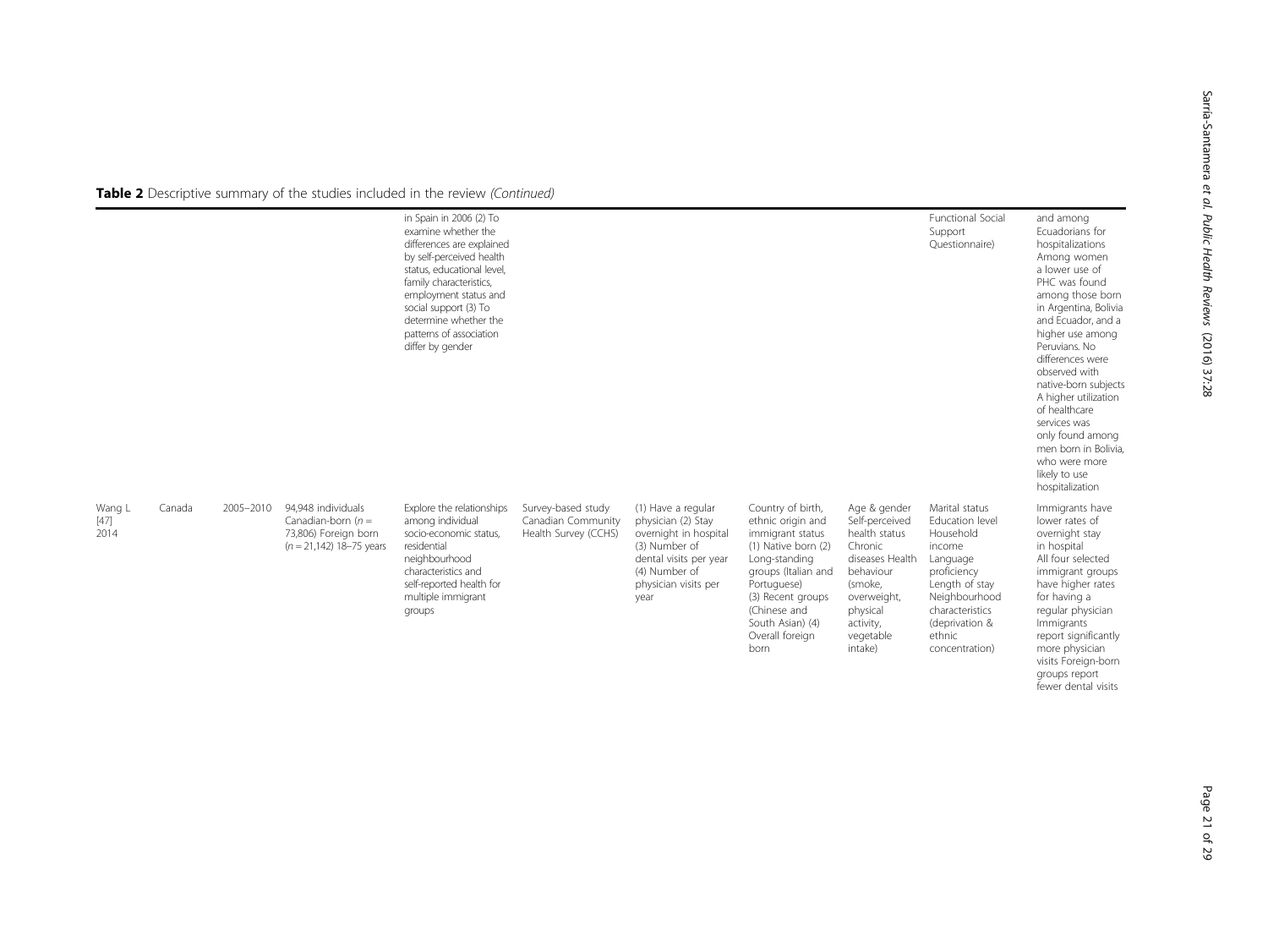| Table 2 Descriptive summary of the studies included in the review (Continued) |  |
|-------------------------------------------------------------------------------|--|
|-------------------------------------------------------------------------------|--|

| Wang L<br>et al. [48]<br>2015 | Canada | 2005-2010 | 161,981 individuals<br>Native born<br>$(n = 124,946)$ Korean<br>immigrants ( $n = 351$ )<br>Overall foreign born<br>$(n = 36,684) \ge 25$ years | To explore healthcare-<br>seeking behaviour of<br>South Korean<br>immigrants in Toronto,<br>Canada, and how<br>transnationalism shapes<br>post-migration health<br>and health-<br>management strategies | Survey-based study<br>Canadian Community<br>Health Survey (CCHS)<br>2005-2010 | (1) Stay overnight in<br>hospital (2) Physician<br>visits (3) Dental visits | Country of birth<br>(1) Native born in<br>Canada (2) Overall<br>foreign born<br>(3) Korean<br>immigrant | Age & gender<br>Self-perceived<br>health status<br>Chronic<br>diseases | Marital status<br>Education level<br>Employment status<br>Household income<br>Immigration category<br>Length of stay<br>Place of residence | Of the three<br>groups, Koreans<br>use health services<br>the least<br>They have the<br>lowest rate of<br>having a regular<br>doctor and<br>overnight stay in<br>hospital, the<br>lowest numbers<br>for dental and<br>physician visits<br>in the past 12<br>months, and the<br>highest rate of no |
|-------------------------------|--------|-----------|-------------------------------------------------------------------------------------------------------------------------------------------------|---------------------------------------------------------------------------------------------------------------------------------------------------------------------------------------------------------|-------------------------------------------------------------------------------|-----------------------------------------------------------------------------|---------------------------------------------------------------------------------------------------------|------------------------------------------------------------------------|--------------------------------------------------------------------------------------------------------------------------------------------|---------------------------------------------------------------------------------------------------------------------------------------------------------------------------------------------------------------------------------------------------------------------------------------------------|
|                               |        |           |                                                                                                                                                 |                                                                                                                                                                                                         |                                                                               |                                                                             |                                                                                                         |                                                                        |                                                                                                                                            | doctor visit in the<br>past 12 months                                                                                                                                                                                                                                                             |

CMHC Community Mental Health Centers, ED emergency department, EPC emergency primary care, GP general practitioner, HIC high income country, LIC low income country, MIC medium income country, OHIP Ontario Health Insurance Plan, PHC primary health care, STMI ST segment elevation myocardial infarction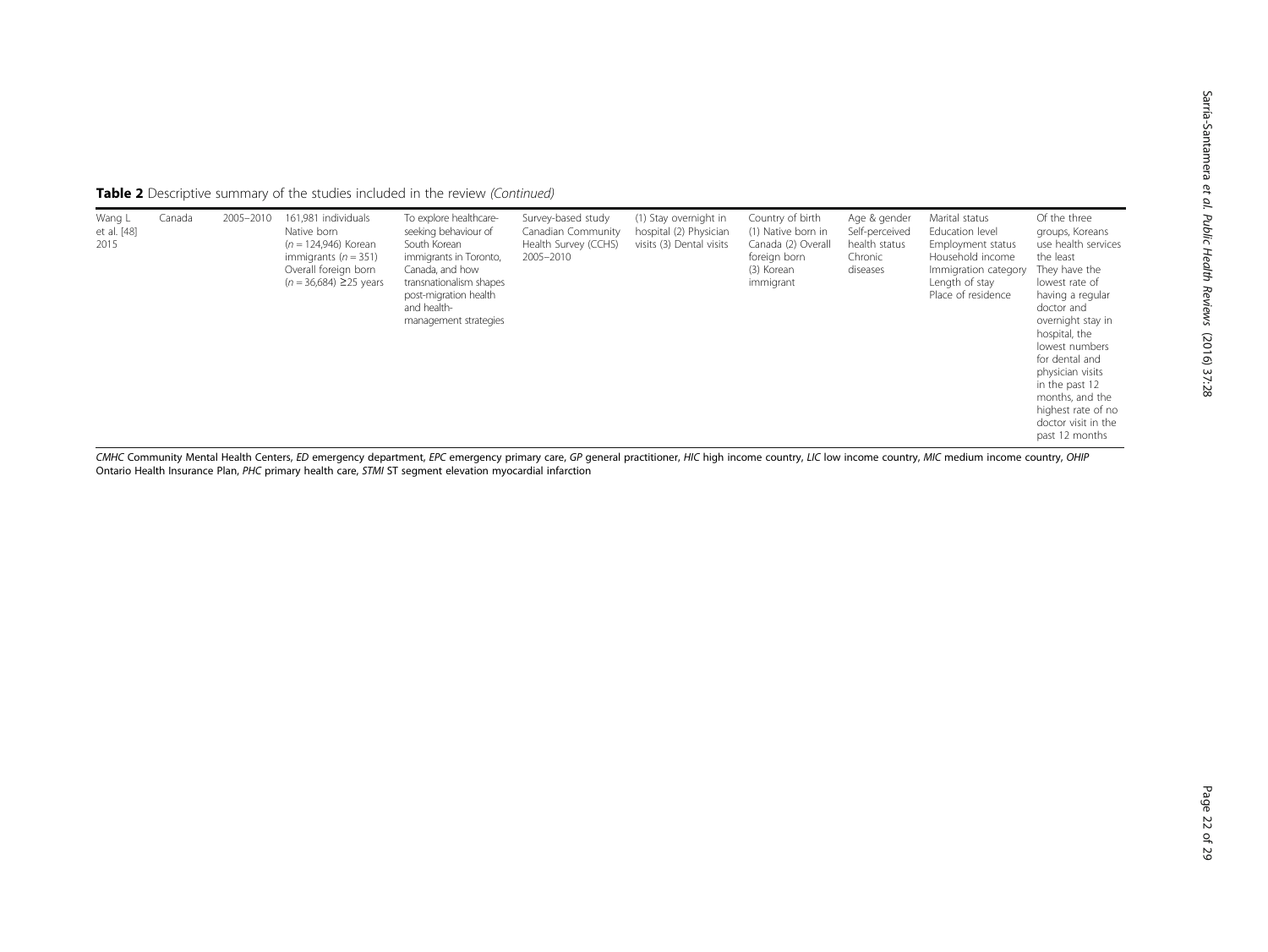same dataset [\[13](#page-27-0)–[16, 19](#page-27-0), [20](#page-27-0), [25](#page-27-0), [47](#page-28-0), [48\]](#page-28-0). Nevertheless, as these articles focused on different aspects of healthcare use or outcome measures, all were included in this review.

Distribution of studies regarding publication year was as follows: 8 studies published in 2013 [\[17, 22](#page-27-0)–[24](#page-27-0), [27](#page-27-0), [28](#page-27-0), [41](#page-28-0), [42](#page-28-0)], 15 in 2014 [[14](#page-27-0)–[16](#page-27-0), [19](#page-27-0), [21, 30,](#page-27-0) [32, 33, 35, 36, 38, 40, 43](#page-28-0), [44](#page-28-0), [47](#page-28-0)], 10 in 2015 [\[13, 18, 25, 26, 29, 31,](#page-27-0) [34, 45, 46, 48\]](#page-28-0) and 3 in 2016 [[20](#page-27-0), [37](#page-28-0), [39](#page-28-0)]. The majority of the publications analysed data from European countries (28; 78%), both North and Central (12) (Norway [[13](#page-27-0)–[15, 19](#page-27-0), [20](#page-27-0)], Denmark [\[45\]](#page-28-0), Sweden [\[35\]](#page-28-0), the Netherlands [[17](#page-27-0), [32, 34](#page-28-0), [40\]](#page-28-0) and Austria [[41](#page-28-0)]) and South Europe (15) (France [\[22,](#page-27-0) [36\]](#page-28-0), Italy [[18](#page-27-0), [24, 29](#page-27-0), [37](#page-28-0), [43\]](#page-28-0), Spain [\[23](#page-27-0), [27](#page-27-0), [28, 31](#page-27-0), [38, 39](#page-28-0), [46\]](#page-28-0) and Portugal [\[33\]](#page-28-0)) and 1 from the UK [[26](#page-27-0)]. Seven papers (19%) explored this issue in North America (2 from USA [\[30,](#page-27-0) [34\]](#page-28-0) and 5 from Canada [\[16, 21](#page-27-0), [25,](#page-27-0) [47, 48](#page-28-0)]); and 1 (3%) in Asia (Singapore) [[42](#page-28-0)] (see Fig. 2).

Geographical coverage of the studies has some variation: 21 performed at the national level [[13](#page-27-0)–[15, 17, 19](#page-27-0)–[22](#page-27-0), [28](#page-27-0), [30](#page-27-0), [32](#page-28-0), [34](#page-28-0)–[36](#page-28-0), [38, 40, 41, 45](#page-28-0)–[48\]](#page-28-0), 10 at a regional level [[16](#page-27-0), [18, 23, 25](#page-27-0)–[27, 29](#page-27-0), [31,](#page-27-0) [37, 44](#page-28-0)], 3 at a local level [\[28,](#page-27-0) [33](#page-28-0), [42\]](#page-28-0) and 1 multi-country study [[39](#page-28-0)] with data from a regional level of 1 country and the national level of the other. There were only 4 longitudinal studies (2 prospective [[18,](#page-27-0) [42\]](#page-28-0) and 2 retrospective [\[27,](#page-27-0) [43](#page-28-0)]) and 1 case-control study [\[35\]](#page-28-0). Sample sizes ranged from 74 [\[35\]](#page-28-0) to 7,856,348 [[43](#page-28-0)]. Multivariable regression (Poisson or logistic) was the most frequent analysis. Only 9 studies conducted univariate analysis [\[29,](#page-27-0) [32](#page-28-0), [33](#page-28-0), [35, 38](#page-28-0), [43](#page-28-0), [48\]](#page-28-0).

#### Sources of information

Service utilization could be assessed from two perspectives: the physician's perspective, based on recorded databases and volume of medical services, and the patient's perspective, based on patient-reported use of services through healthcare surveys [\[49\]](#page-28-0).

The largest number of papers (18) used information from administrative [[13](#page-27-0)–[16, 18](#page-27-0)–[20](#page-27-0), [23](#page-27-0), [25](#page-27-0), [29,](#page-27-0) [33, 35, 37](#page-28-0), [39](#page-28-0), [43\]](#page-28-0) or insurance system databases [[32, 34](#page-28-0)] and specific hospital

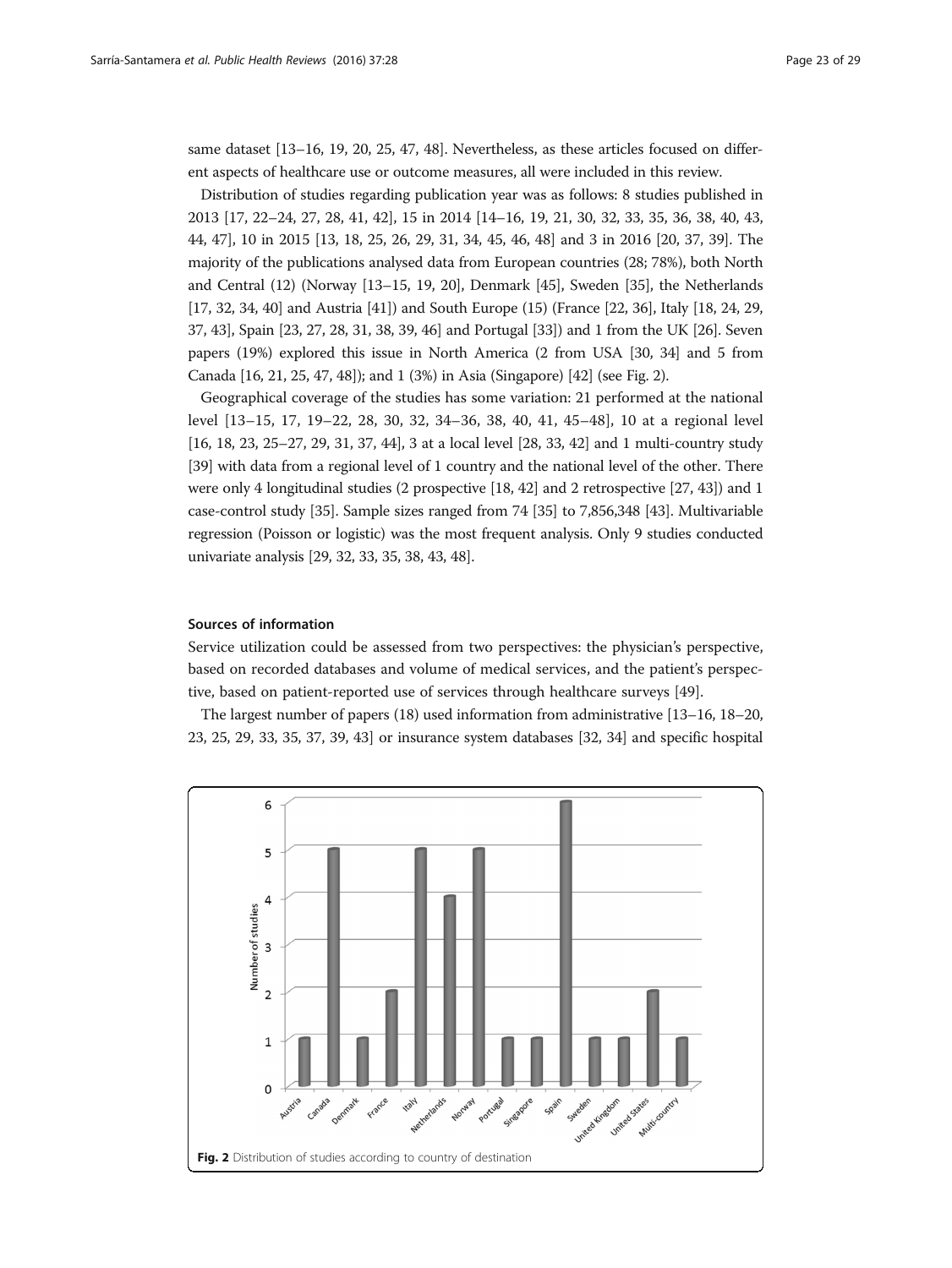registries [\[28](#page-27-0)] as source of information. Among the 16 papers (44.4%) that analysed healthcare surveys, where people report their individual healthcare use, 14 studies used population-based surveys which were elaborated for other purposes [[17, 21, 22](#page-27-0), [24, 26](#page-27-0), [30](#page-27-0), [36](#page-28-0), [38](#page-28-0), [40](#page-28-0), [44](#page-28-0), [46](#page-28-0)–[48\]](#page-28-0) while 3 of the surveys were specifically designed to explore immigrants healthcare use [\[31](#page-27-0), [41](#page-28-0), [42\]](#page-28-0). Only 2 studies [\[33, 45\]](#page-28-0) (5.6%) combined health survey and administrative information and 1 study also used a national survey for general practitioners (GPs) [[17](#page-27-0)].

#### Subjects

There were diverse definitions of immigrants. Country of birth was the most common criteria used to define immigrants (18), or country of birth of the subject and their parents (10). In addition, name recognition (2) [\[32](#page-28-0), [34](#page-28-0)], citizenship (3) [\[18, 24, 28](#page-27-0)] or a combination of citizenship and country of birth (3) [\[30](#page-27-0), [42, 45\]](#page-28-0) were also used.

The majority of papers classified the immigrant population in sub-groups usually based on country of birth (13). However, some studies considered geographic area of origin (8) or World Bank categories of income level (5). Other less frequent categories considered were legal status (3), reason of migration (1), length of stay in the country (3) and being first of second generation (1). Only 2 studies (5.6%) [\[18](#page-27-0), [22\]](#page-27-0) compared the use of services considering the immigrant populations as a whole, without defining specific sub-groups in those populations.

### Findings

The outcome "healthcare service utilization" could be organized in seven focus areas: primary care, specialist's services, hospitalizations, emergency services, mental health, dental care and medication prescription. Some studies reported on more than one outcome. In total, 8 papers analysed the use of primary care (including GP visits, dental care and physiotherapy) [[13](#page-27-0)–[15](#page-27-0), [21](#page-27-0), [27](#page-27-0), [36, 44, 48\]](#page-28-0), 6 evaluated the use of specialist services (including hospitalizations or emergency care) [\[23](#page-27-0), [28, 30](#page-27-0), [33, 35](#page-28-0), [42\]](#page-28-0), 5 assessed mental health services [[17](#page-27-0), [18](#page-27-0), [20](#page-27-0), [29,](#page-27-0) [45\]](#page-28-0), 10 evaluated the use of both primary care and specialists [\[22](#page-27-0), [24](#page-27-0), [31,](#page-27-0) [32, 34, 37, 38](#page-28-0), [43](#page-28-0), [46](#page-28-0), [47](#page-28-0)], 2 evaluated primary care and mental health [\[19](#page-27-0), [40](#page-28-0)], 4 evaluated both primary care, mental health and hospitalizations [[16, 25, 26](#page-27-0), [41\]](#page-28-0) and 1 studied pharmaceutical use and prescriptions [\[39\]](#page-28-0). In addition, 6 studies also reported medication consumption [[20](#page-27-0), [31](#page-27-0), [32](#page-28-0), [37](#page-28-0), [42, 43\]](#page-28-0).

The measurement of healthcare utilization was either continuous (number of contacts) or dichotomic (having had any contact). The period of time used to determine utilization ranged from 4 weeks through 1 year.

The more frequent outcome was that immigrants have lower [[17](#page-27-0)–[20](#page-27-0), [22, 25](#page-27-0), [27, 28](#page-27-0), [30](#page-27-0), [33, 35, 40, 43](#page-28-0), [44](#page-28-0), [48](#page-28-0)] or similar [[13, 21,](#page-27-0) [34, 36](#page-28-0), [41](#page-28-0), [42](#page-28-0)] healthcare utilization. However, studies that included analysis by sub-groups of immigrants identified some differences across groups [[14](#page-27-0)–[16](#page-27-0), [23, 26, 31](#page-27-0), [37](#page-28-0), [39, 40, 45](#page-28-0), [46](#page-28-0)] as well as with the type of service assessed [\[14](#page-27-0), [24](#page-27-0), [29, 31,](#page-27-0) [32, 38, 40, 46, 47](#page-28-0)].

The immigrant population showed a similar [\[23, 24](#page-27-0), [29, 31](#page-27-0), [32](#page-28-0), [34, 36](#page-28-0)–[40, 46](#page-28-0)] or lower [[17, 18](#page-27-0), [22, 27](#page-27-0), [28,](#page-27-0) [33, 43](#page-28-0)] use of primary care and specialized care in countries with universal access to health care—even for undocumented migrants [\[50\]](#page-28-0). This finding was consistent regardless of the source of information used. In other countries,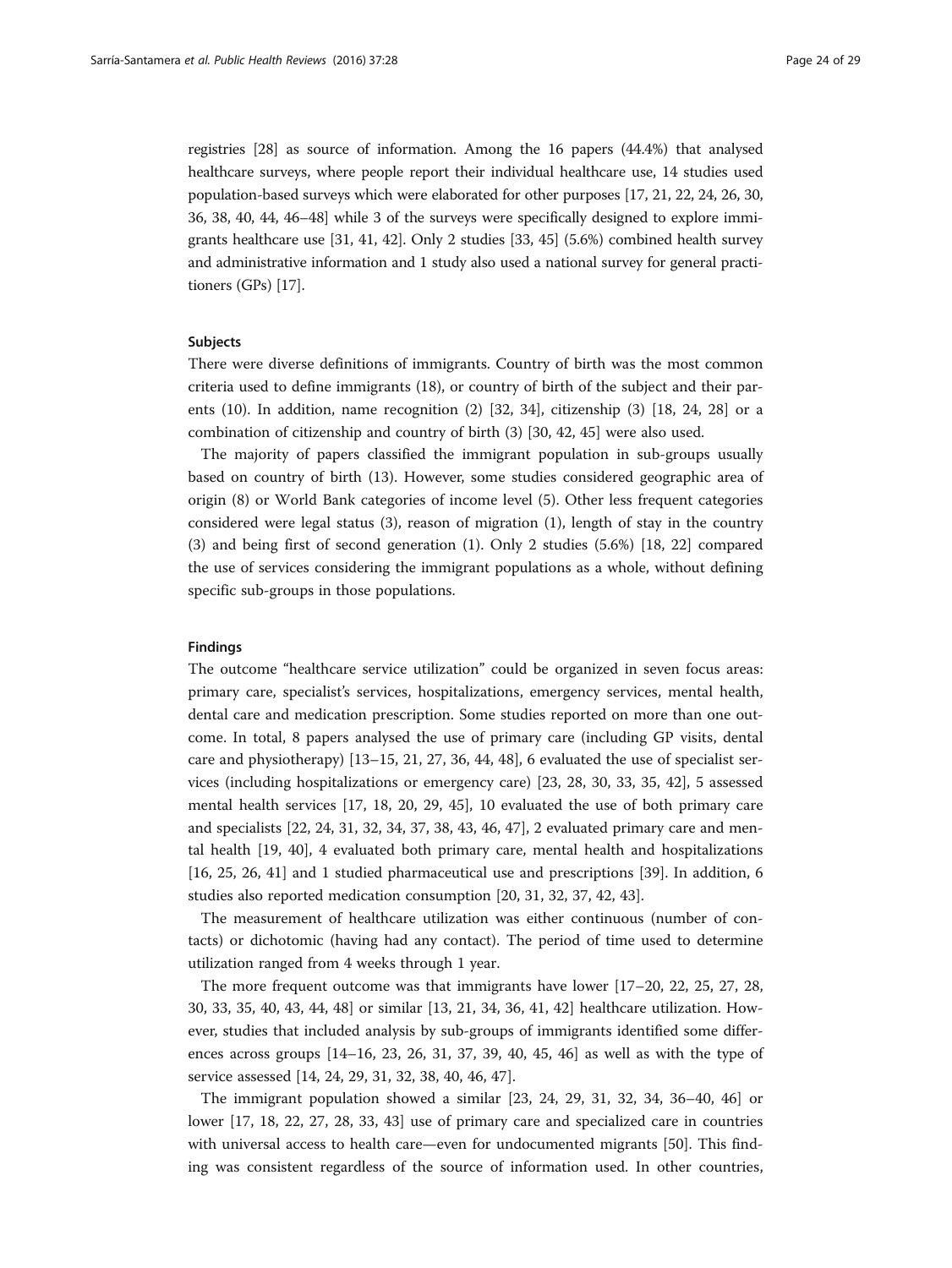some differences were identified associated with the source of information: immigrants showed higher use of health services when estimates were based on surveys [[26,](#page-27-0) [41, 45\]](#page-28-0), while their rates were lower [[19, 20,](#page-27-0) [35\]](#page-28-0) or similar [\[13](#page-27-0)–[15](#page-27-0)] when registries or administrative data were used.

#### **Discussion**

The main result of this review is that migrant populations appear to have a lower use of health services than native populations, with a similar level of use of primary care services. This result appears to be independent from differences in need of access. Nevertheless, the great heterogeneity of the studies included in this review, considering both the sources of information, as well as factors used for controlling health need and to classify immigrants in sub-groups, requires caution when making an overall estimation valid for all immigrants.

Different sources of heterogeneity should be mentioned. First, and probably the factor with the highest relevance, was the definition of immigrant and their characterization. This review has identified several factors that could be involved with differences in healthcare utilization among immigrants: income of the original native countries [[13](#page-27-0)–[15](#page-27-0), [28,](#page-27-0) [38\]](#page-28-0), the specific reasons motivating migration [\[15, 16](#page-27-0), [19](#page-27-0), [25, 26\]](#page-27-0), fluency in the host country language [[16](#page-27-0), [17, 21](#page-27-0), [25](#page-27-0), [44, 45](#page-28-0), [47](#page-28-0)] and length of time of stay [[13](#page-27-0), [15, 19](#page-27-0)–[21, 26,](#page-27-0) [38](#page-28-0), [45, 47, 48](#page-28-0)].

There were also differences in how medical need was determined and how to estimate factors that predispose to healthcare use. The majority of studies assessed health needs from the point of view of self-perceived health, and through commonly used socio-demographic variables, such as education, income or working status, following the model of Aday and Anderson [[51](#page-28-0), [52](#page-28-0)]. Multivariable models were adjusted by these variables to eliminate the effect they could have on utilization, but whether they had a differential influence on immigrants or native populations remains inconclusive.

Variables which could have a significant effect on healthcare service use and in particular for mental health care [[53](#page-28-0)], such as health beliefs and cultural concepts on the part of the immigrants, fear of stigmatization, taboos, perceived efficacy of health interventions or use of alternative services, were usually not considered. The effect of these variables is most commonly explored through qualitative techniques, and papers that used those methods were not included in this report.

Variation in countries' healthcare systems limits direct cross-country comparisons, although immigrants showed similar patterns of utilization in countries with significant differences in their healthcare services. Nevertheless, studies reviewed pay little attention to the structural and organizational dimensions of healthcare systems, other than reporting the specific conditions for accessing health services. One paper explored the influence of attitudes of professionals regarding immigrants [\[54\]](#page-28-0), 2 studies assessed the reasons for unmet healthcare need [\[31,](#page-27-0) [38](#page-28-0)] while 2 underscored the patient workload of healthcare professionals [\[22, 23\]](#page-27-0). In addition, the effect that new legislation enacted in different countries could have had on access to healthcare services by immigrants has not yet been evaluated and published and therefore cannot be assessed in this review.

Attempting to expanding the scope of previous reviews, we tried not to constrain the inclusion criteria regarding areas of healthcare services assessed [\[10](#page-27-0), [55](#page-28-0), [56\]](#page-28-0), context of the study (country) [\[54, 55\]](#page-28-0), or characteristics of immigrants [[54](#page-28-0), [55](#page-28-0)].

This work adds also new information regarding the use of mental health services, both in terms of primary  $[19, 26]$  $[19, 26]$  and specialized mental services  $[16–18, 20, 25, 29, 41, 45]$  $[16–18, 20, 25, 29, 41, 45]$  $[16–18, 20, 25, 29, 41, 45]$  $[16–18, 20, 25, 29, 41, 45]$  $[16–18, 20, 25, 29, 41, 45]$  $[16–18, 20, 25, 29, 41, 45]$  $[16–18, 20, 25, 29, 41, 45]$  $[16–18, 20, 25, 29, 41, 45]$  $[16–18, 20, 25, 29, 41, 45]$  $[16–18, 20, 25, 29, 41, 45]$  $[16–18, 20, 25, 29, 41, 45]$  $[16–18, 20, 25, 29, 41, 45]$ .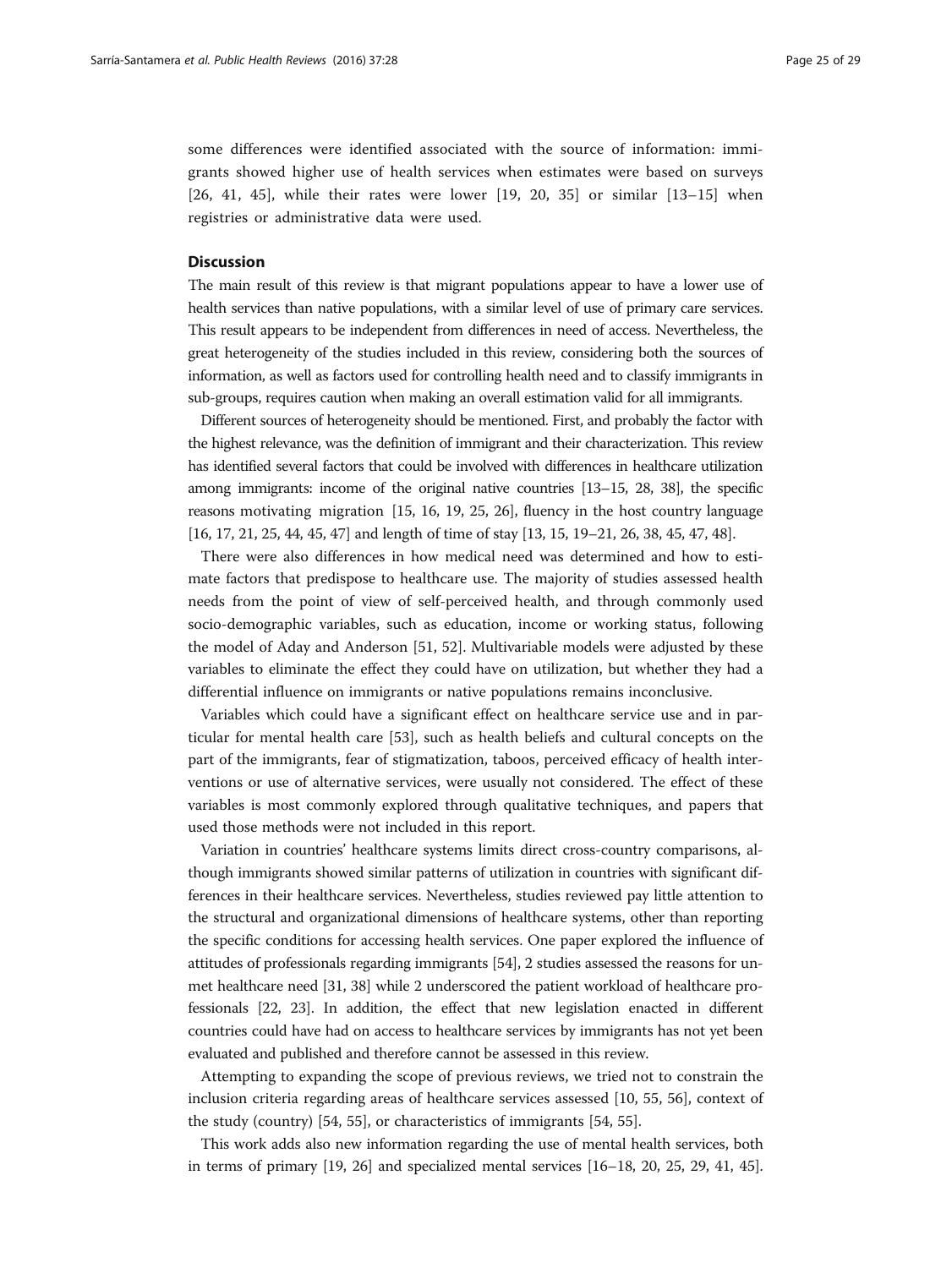Nevertheless, and although immigrants have shown a higher susceptibility to emotional and mental health problems that could be linked to the stressors of adapting to the host country [\[57\]](#page-28-0), those studies reported similar findings as for other health services: an overall lower use by migrants, also with differences across sub-groups and with an occasional higher use of emergency care.

This review also provides the opportunity to have an insight of the healthcare use of certain vulnerable sub-groups, as the handicapped [[13\]](#page-27-0), the elderly [[13, 15](#page-27-0), [32](#page-28-0), [37\]](#page-28-0) or patients with chronic conditions [\[21](#page-27-0), [34, 36\]](#page-28-0), but the pattern of use of those sub-groups is similar to that of the general population, even when immigrants seem to have less health problems than natives [[13,](#page-27-0) [34](#page-28-0)], or a poorer health status [[36](#page-28-0)]. Immigrants also showed a higher use associated with longer periods of stay in the host countries [[15](#page-27-0), [21](#page-27-0)] as well as significant differences of use among migrant sub-groups [[32, 37\]](#page-28-0).

The effect of gender differences was assessed most notably in papers evaluating the use of mental health services [[16](#page-27-0), [19, 20, 25,](#page-27-0) [41](#page-28-0), [45](#page-28-0)]. Nevertheless, no conclusive evidence could be established: compared to their native counterparts, Straiton et al [[19](#page-27-0), [20](#page-27-0)] and Durbin et al [\[16](#page-27-0), [25](#page-27-0)] found a lower use of mental health services for immigrant women, while Kerkenaar et al [\[41\]](#page-28-0) and Smith-Nielsen et al. [\[45\]](#page-28-0) found a higher use.

The possibility to analyse the use of different levels of care may help to determine the existence of gaps in utilization (less use in one area could explain an increased use in another area) or highlight the existence of different referral criteria (primary care specialists) [\[23](#page-27-0)]. De Luca et al. found [[24\]](#page-27-0) an over-utilization of emergency services associated with an under-utilization of preventive care services among the immigrant population. Tormo et al. [[31\]](#page-27-0) and Díaz et al. [[14\]](#page-27-0) obtained similar results, although they concluded that the higher use of emergency services did not compensate the lower use of GPs. The identification of differences in pharmaceutical consumption could also lead to identify particular health problems or economic barriers accentuated by the development of restrictive health policies.

Lastly, the large number of European studies, particularly from western and central Europe, has to be highlighted, probably depicting the interest about the migratory pressure these countries have faced in the last years—migration from Eastern Europe after the fall of the Iron Curtain; from Latin America, North and sub-Saharan Africa; from internal migration flows south-north after the economic crisis; or most recently, the refugee crisis.

#### Study limitations

The literature search was conducted only in one database (MEDLINE), although the electronic search was manually completed using Google Scholar. There were implied limitations in the manual search, since it was not systematized and was susceptible to errors as it relied on title appropriateness (particularly for articles with ambiguous titles). Furthermore, no backward citation of the papers included in the systematic review was performed. Additionally, the systematic search only identified 50% of the papers accepted for inclusion, which raises some doubts regarding the intrinsic limitations of the system to classify and assign terms to papers that compare the use of healthcare services between native and migrants.

Finally, qualitative papers that explored the use of healthcare services were not included, as it would be difficult to draw comparisons from these studies.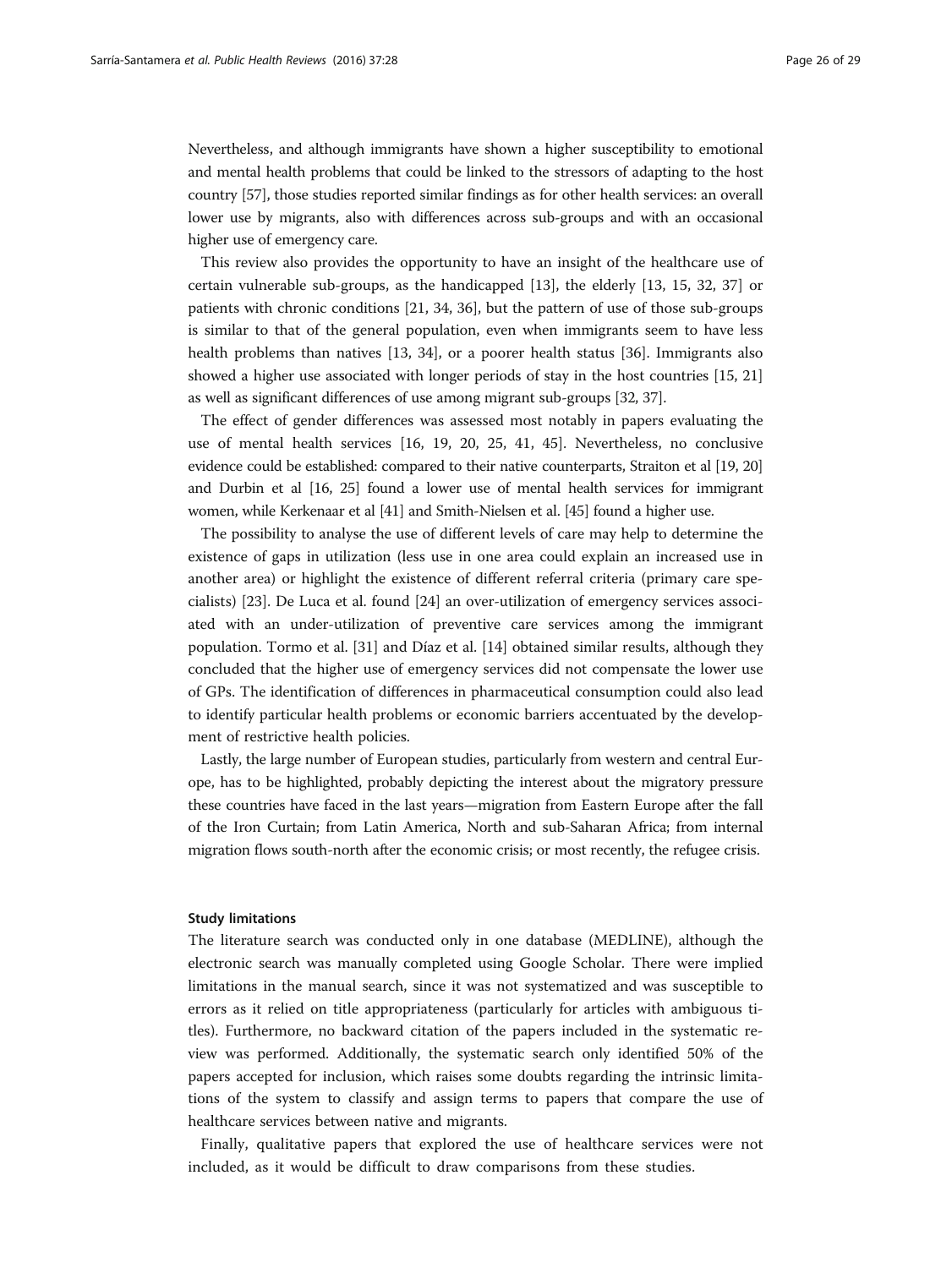#### Conclusions

Overall, and regardless of the changes in the immigration process, data here analysed is coincident with results obtained in previous reviews [\[10,](#page-27-0) [54, 56](#page-28-0)], confirming that immigrants show a general tendency to a lower use of health services than native populations. But these data also indicate the existence of differences within the immigrant populations, reinforcing the conclusion that further studies intended to compare the rate of healthcare use between native and immigrant populations should incorporate information that allows for better identification and characterization of the immigrant population. The immigrant population cannot be considered as a uniform whole. Their diversity has to be taking into account when describing and analysing their healthcare utilization. This will also require improvement and standardization of the information collected [\[55](#page-28-0), [58](#page-28-0)].

In this sense, the limitations of health surveys have to be emphasized. Surveys are not just subjected to memory bias, but they are less suited to be representative of all relevant sub-groups of the immigrant population, as their samples usually do not include enough participants to reflect the wide variability of the diverse immigrant population to estimate their differential use. For instance, only one paper includes immigrants in irregular status [[44](#page-28-0)]. Therefore, the use of data that overcome these limitations has to be encouraged. Further studies should be based on other information, such as registers, administrative or insurance data, or data from non-governmental organizations [[59](#page-28-0)].

#### Abbreviations

CMHC: Community Mental Health Centers; ED: Emergency department; EPC: Emergency primary care; GP: General practitioner; HIC: High income country; LIC: Low income country; MIC: Medium income country; OHIP: Ontario Health Insurance Plan; PHC: Primary health care; STMI: ST segment elevation myocardial infarction

#### Acknowledgements

Not applicable.

#### Funding

The study was funded by the Institute of Health Carlos III and REDISSEC Thematic Network.

#### Availability of data and materials

Not applicable.

#### Authors' contributions

ASS was the principal investigator who contributed to the conception and design of the study; collected, entered, analysed and interpreted the data; led the paper and acted as corresponding author. AIHG collected, entered, analysed and interpreted the data and prepared the manuscript. LAGF contributed to data analysis and interpretation and drafted the manuscript, and RC participated in the conception and design of the study and helped to draft the paper. All authors read and approved the final manuscript.

#### Competing interests

The authors declare that they have no competing interests.

#### Consent for publication

Not applicable.

#### Ethics approval and consent to participate

Not applicable.

#### Author details

<sup>1</sup>Red de Investigación en Servicios de Salud y Enfermedades Crónicas, Madrid, Spain. <sup>2</sup>National School of Public Health, Institute of Health Carlos III, Madrid, Spain. <sup>3</sup>IMIENS, UNED, Madrid, Spain. <sup>4</sup>Faculty of Medicine, University of Alcalá, Alcalá, Spain. <sup>5</sup>University Hospital Fundación Alcorcón, Alcorcón, Spain. <sup>6</sup>Agency for Health Technology Assessment, Institute of Health Carlos III, Madrid, Spain. <sup>7</sup>EpiChron Research Group on Chronic Diseases, Aragon Health Sciences Institute (IACS), IIS Aragón, Zaragoza, Spain. <sup>8</sup>San Pablo Health Centre, Aragonese Health Service, Zaragoza, Spain.<br><sup>9</sup>Denartment of Medicine, Psychiatry and Dermatology, University of Zaragoza, Zaragoza, Spain. Department of Medicine, Psychiatry and Dermatology, University of Zaragoza, Zaragoza, Spain.

Received: 29 April 2016 Accepted: 9 November 2016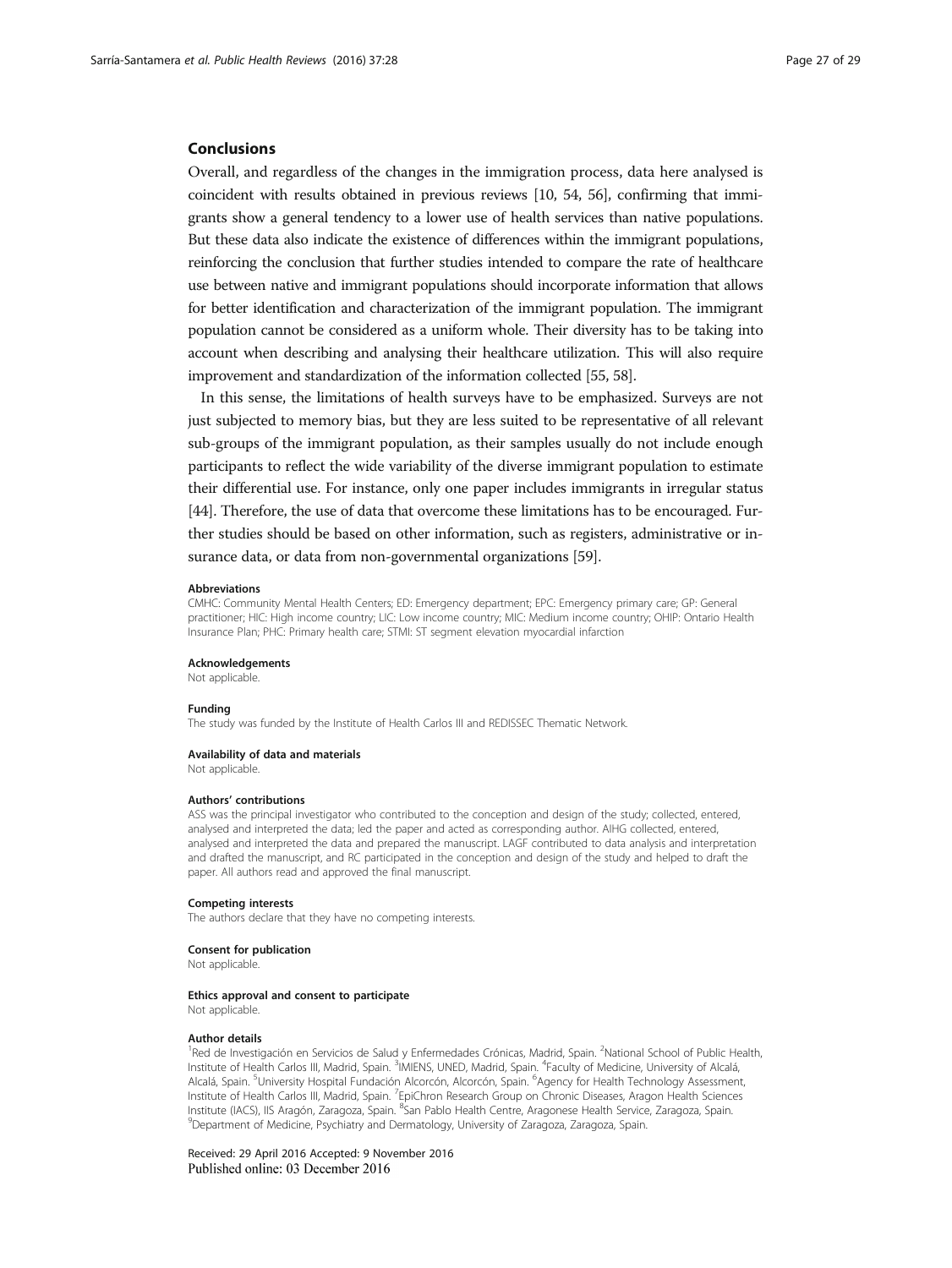#### <span id="page-27-0"></span>**References**

- 1. United Nations, Department of Economic and Social Affairs, Population Division. International Migration Report 2015: Highlights (ST/ESA/SER.A/375). 2016. [http://www.un.org/en/development/desa/population/migration/](http://www.un.org/en/development/desa/population/migration/publications/migrationreport/docs/MigrationReport2015_Highlights.pdf) [publications/migrationreport/docs/MigrationReport2015\\_Highlights.pdf.](http://www.un.org/en/development/desa/population/migration/publications/migrationreport/docs/MigrationReport2015_Highlights.pdf) Accessed 22 Jul 2016
- 2. United Nations, Department of Economic and Social Affairs, Population Division (2013). International Migration Report 2013. 2013. [http://www.un.org/en/development/desa/population/publications/migration/migration-report-](http://www.un.org/en/development/desa/population/publications/migration/migration-report-2013.shtml)[2013.shtml](http://www.un.org/en/development/desa/population/publications/migration/migration-report-2013.shtml). Accessed: 22 Jul 2016.
- 3. Rechel B, Mladovsky P, Ingleby D, Mackenbach JP, McKee M. Migration and health in an increasingly diverse Europe. Lancet. 2013;381:1235–45.
- 4. Hemminki K. Immigrant health, our health. Eur J Public Health. 2014;24:92–5.
- 5. Real Decreto-ley 16/2012, de 20 de abril, de medidas urgentes para garantizar la sostenibilidad del Sistema Nacional de Salud y mejorar la calidad y seguridad de sus prestaciones. Madrid: Agencia Estatal Boletín Oficial del Estado (April 20, 2012). [https://www.boe.es/diario\\_boe/txt.php?id=BOE-A-2012-5403.](https://www.boe.es/diario_boe/txt.php?id=BOE-A-2012-5403) Accessed 9 Mar 2016 [Article in Spanish]
- 6. Immigration Act 2014 c.22. UK Parliament. London: The Stationery Office (May 14, 2014). [http://www.legislation.](http://www.legislation.gov.uk/ukpga/2014/22/contents/enacted) [gov.uk/ukpga/2014/22/contents/enacted](http://www.legislation.gov.uk/ukpga/2014/22/contents/enacted). Accessed 10 Oct 2016.
- 7. Public Law 111–148. Patient Protection and Affordable Care Act. 111th United States Congress. Washington, D.C.: United States Government Printing Office (March 23, 2010). [https://www.gpo.gov/fdsys/granule/PLAW-](https://www.gpo.gov/fdsys/granule/PLAW-111publ148/PLAW-111publ148/content-detail.html)[111publ148/PLAW-111publ148/content-detail.html](https://www.gpo.gov/fdsys/granule/PLAW-111publ148/PLAW-111publ148/content-detail.html). Accessed 10 Oct 2016.
- 8. Villalonga-Olives E, Kawachi I. The changing health status of economic migrants to the European Union in the aftermath of the economic crisis. J Epidemiol Community Health. 2014;68:801–3.
- 9. Ronda-Pérez E, Ortiz-Barreda G, Hernando C, Vives-Cases C, Gil-González D, Casabona G. Características generales de los artículos originales incluidos en las revisiones bibliográficas sobre salud e inmigración en España. Rev Esp Salud Publica. 2014;88:675–85 [Article in Spanish].
- 10. Carmona R, Alcazar-Alcazar R, Sarria-Santamera A, Regidor E. Frecuentación de las consultas de medicina general y especializada por población inmigrante y autóctona: una revisión sistemática. Rev Esp Salud Publica. 2014;88:135– 55 [Article in Spanish].
- Béland F. Utilization of health services as events: an exploratory study. Health Serv Res. 1988;23.
- 12. European Commission. EU Immigration portal. Glossary. 2016. [http://ec.europa.eu/immigration/glossary\\_en.](http://ec.europa.eu/immigration/glossary_en) Accessed: 22 Jul 2016.
- 13. Diaz E, Kumar BN, Engedal K. Immigrant patients with dementia and memory impairment in primary health care in Norway: a national registry study. Dement Geriatr Cogn Disord. 2015;39:321–31.
- 14. Díaz E, Calderón-Larran A, Prado-Torres A, Poblador-Plou B, Gimeno-Feliú LA. How do immigrants use primary health care services? A register-based study in Norway. Eur J Public Health. 2015;25:72–8.
- 15. Diaz E, Kumar BN. Differential utilization of primary health care services among older immigrants and Norwegians: a register-based comparative study in Norway. BMC Health Serv Res. 2014;14:623.
- 16. Durbin A, Lin E, Moineddin R, Steele LS, Glazier RH. Use of mental health care for nonpsychotic conditions by immigrants in different admission classes and by refugees in Ontario, Canada. Open Med. 2014;8:e136–46.
- 17. Koopmans GT, Uiters E, Deville W, Foets M. The use of outpatient mental health care services of migrants vis-à-vis Dutch natives: Equal access? Int J Soc Psychiatry. 2013;59:342–50.
- 18. Rucci P, Piazza A, Perrone E, Tarricone I, Maisto R, Donegati I, et al. Disparities in mental health care provision to immigrants with severe mental illness in Italy. Epidemiol Psychiatr Sci. 2015;24:341–52.
- 19. Straiton M, Reneflot A, Diaz E. Immigrants' use of primary health care services for mental health problems. BMC Health Serv Res. 2014;14:341.
- 20. Straiton ML, Powel K, Reneflot A, Diaz E. Managing Mental Health Problems Among Immigrant Women Attending Primary Health Care Services. Health Care Women Int. 2016;37:118–39.
- 21. Beiser M, Hou F. Chronic health conditions, labour market participation and resource consumption among immigrant and native-born residents of Canada. Int J Public Health. 2014;59:541–7.
- 22. Berchet C. Health care utilisation in France: An analysis of the main drivers of health care use inequalities related to migration. Rev Epidemiol Sante Publique. 2013;61 Suppl 2:S69–79 [Article in French].
- 23. Carmona-Alférez MR. Derivaciones a especialistas en atención primaria según lugar de nacimiento de los pacientes (Doctoral thesis). Facultad de Medicina. Universidad Complutense de Madrid (2013). [http://eprints.ucm.](http://eprints.ucm.es/24295/) [es/24295/](http://eprints.ucm.es/24295/) Accessed 17 Mar 2016. [Article in Spanish]
- 24. De Luca G, Ponzo M, Rodriguéz Andrés A. Health care utilization by immigrants in Italy. Int J Health Care Finance Econ. 2013;13:1–31.
- 25. Durbin A, Moineddin R, Lin E, Steele LS, Glazier R. Mental health service use by recent immigrants from different world regions and by non-immigrants in Ontario, Canada: a cross-sectional study. BMC Health Serv Res. 2015;15:336.
- 26. Gazard B, Frissa S, Nellmus L, Hotopf M, Hatch SL. Challenges in researching migration status, health and health service use: an intersectional analysis of a South London community. Ethn Health. 2015;20:564–93.
- 27. Gimeno-Feliú LA, Calderón-Larrañaga A, Prados-Torres A, Revilla-López C, Diaz E. Patterns of pharmaceutical use for immigrants to Spain and Norway: a comparative study of prescription databases in two European countries. Int J Equity Health. 2016;15:32.
- 28. Ramos JM, Navarrete-Muñoz EM, Pinargote H, Sastre J, Seguí JM, Rugero MJ. Hospital admissions in Alicante (Spain): a comparative analysis of foreign citizens from high-income countries, immigrants from low-income countries, and Spanish citizens. BMC Health Serv Res. 2013;13:510.
- 29. Spinogatti F, Civenti G, Conti V, Lora A. Ethnic differences in the utilization of mental health services in Lombardy (Italy): an epidemiological analysis. Soc Psychiatry Psychiatr Epidemiol. 2015;50:59–65.
- 30. Tarraf W, Vega W, González HM. Emergency Department Services Use among immigrant and non-immigrant Groups in the United States. J Immigr Minor Health. 2014;16:595–606.
- 31. Tormo MJ, Salmerón D, Colorado-Yohar S, Ballesta M, Dios S, Martínez-Fernández C, et al. Results of two surveys of immigrants and natives in Southeast Spain: health, use of services, and need for medical assistance. Salud Publica Mex. 2015;57:38–49 [Article in Spanish].